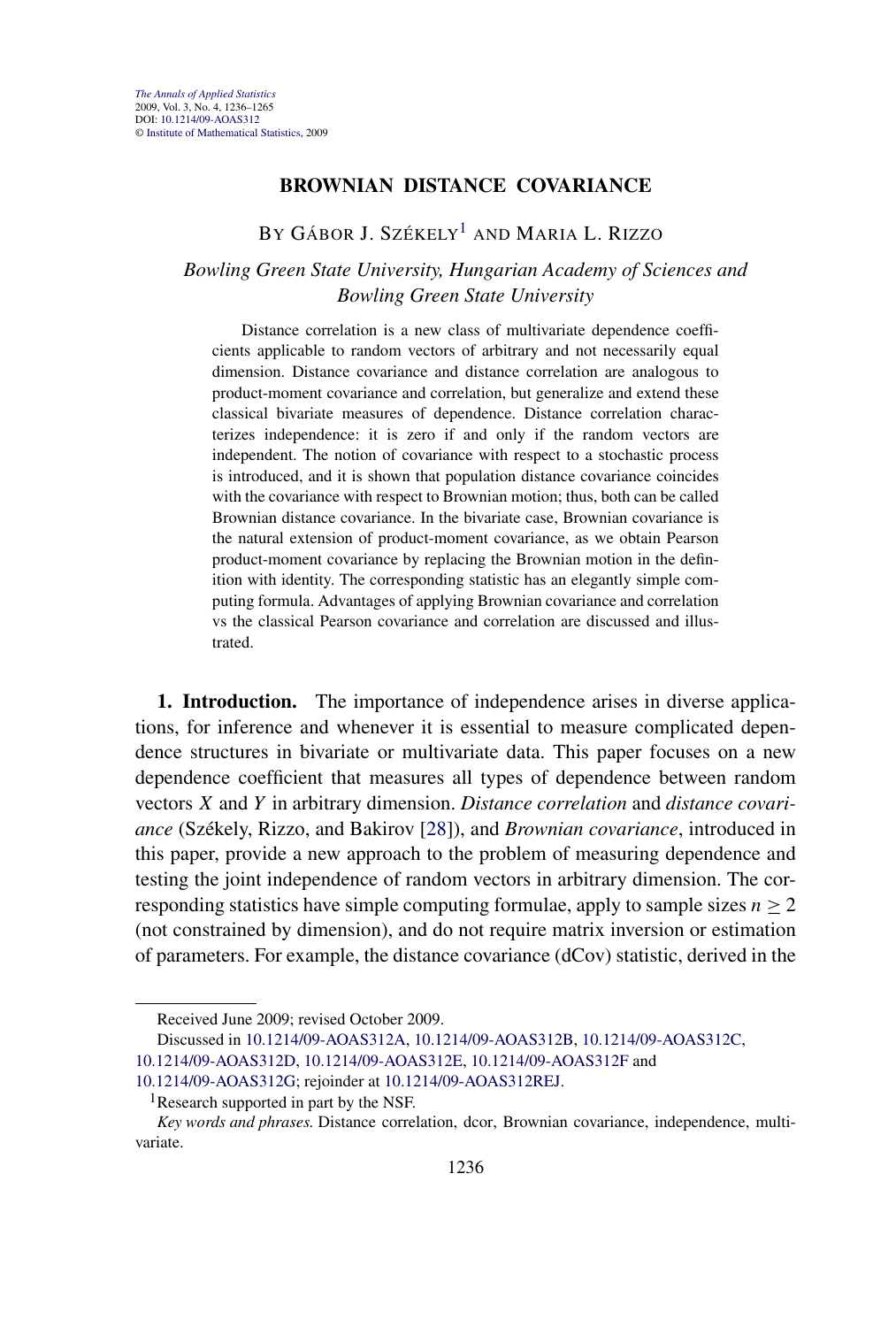next section, is the square root of

$$
\mathcal{V}_n^2 = \frac{1}{n^2} \sum_{k,l=1}^n A_{kl} B_{kl},
$$

where  $A_{kl}$  and  $B_{kl}$  are simple linear functions of the pairwise distances between sample elements. It will be shown that the definitions of the new dependence coefficients have theoretical foundations based on characteristic functions and on the new concept of covariance with respect to Brownian motion. Our independence test statistics are consistent against all types of dependent alternatives with finite second moments.

Classical Pearson product-moment correlation (*ρ*) and covariance measure linear dependence between two random variables, and in the bivariate normal case  $\rho = 0$  is equivalent to independence. In the multivariate normal case, a diagonal covariance matrix  $\Sigma$  implies independence, but is not a sufficient condition for independence in the general case. Nonlinear or nonmonotone dependence may exist. Thus,  $\rho$  or  $\Sigma$  do not characterize independence in general.

Although it does not characterize independence, classical correlation is widely applied in time series, clinical trials, longitudinal studies, modeling financial data, meta-analysis, model selection in parametric and nonparametric models, classification and pattern recognition, etc. Ratios and other methods of combining and applying correlation coefficients have also been proposed. An important example is maximal correlation, characterized by Rényi [\[22\]](#page-29-0).

For multivariate inference, methods based on likelihood ratio tests (LRT) such as Wilks' Lambda [\[32\]](#page-29-0) or Puri-Sen [\[20\]](#page-29-0) are not applicable if dimension exceeds sample size, or when distributional assumptions do not hold. Although methods based on ranks can be applied in some problems, many classical methods are effective only for testing linear or monotone types of dependence.

There is much literature on testing or measuring independence. See, for example, Blomqvist [\[3\]](#page-28-0), Blum, Kiefer, and Rosenblatt [\[4\]](#page-28-0), or methods outlined in Hollander and Wolfe [\[16\]](#page-28-0) and Anderson [\[1\]](#page-28-0). Multivariate nonparametric approaches to this problem can be found in Taskinen, Oja, and Randles [\[30\]](#page-29-0), and the references therein.

Our proposed distance correlation represents an entirely new approach. For all distributions with finite first moments, *distance correlation* R generalizes the idea of *correlation* in at least two fundamental ways:

- (i)  $\mathcal{R}(X, Y)$  is defined for *X* and *Y* in arbitrary dimension.
- (ii)  $\mathcal{R}(X, Y) = 0$  characterizes independence of *X* and *Y*.

The coefficient  $\mathcal{R}(X, Y)$  is a standardized version of distance covariance  $\mathcal{V}(X, Y)$ , defined in the next section. Distance correlation satisfies  $0 \leq R \leq 1$ , and  $R = 0$ only if *X* and *Y* are independent. In the *bivariate normal* case, R is a deterministic function of  $\rho$ , and  $\mathcal{R}(X, Y) \leq |\rho(X, Y)|$  with equality when  $\rho = \pm 1$ .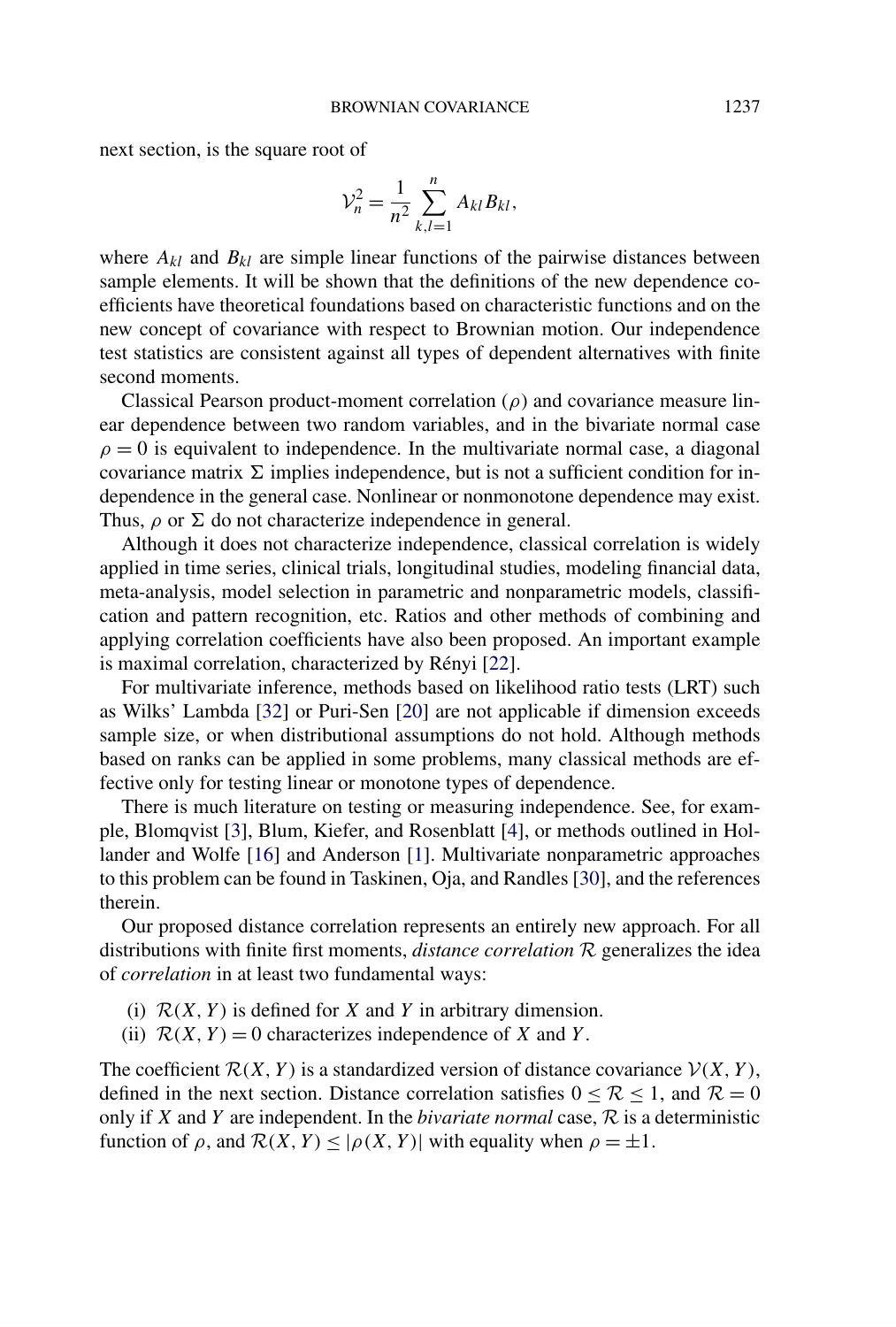Thus, distance covariance and distance correlation provide a natural extension of Pearson product-moment covariance  $\sigma_{X,Y}$  and correlation  $\rho$ , and new methodology for measuring dependence in all types of applications.

The notion of covariance of random vectors  $(X, Y)$  with respect to a stochastic process  $U$  is introduced in this paper. This new notion  $Cov_U(X, Y)$  contains as distinct special cases distance covariance  $V^2(X, Y)$  and, for bivariate  $(X, Y), \sigma^2_{X, Y}$ . The title of this paper refers to  $Cov_W(X, Y)$ , where *W* is a Wiener process.

*Brownian covariance*  $W = W(X, Y)$  is based on Brownian motion or Wiener process for random variables  $X \in \mathbb{R}^p$  and  $Y \in \mathbb{R}^q$  with finite second moments. An important property of Brownian covariance is that  $W(X, Y) = 0$  if and only if X and *Y* are independent.

A surprising result develops: the Brownian covariance is equal to the distance covariance. This equivalence is not only surprising, it also shows that distance covariance is a natural counterpart of product-moment covariance. For bivariate  $(X, Y)$ , by considering the simplest nonrandom function, identity  $(id)$ , we obtain  $Cov_{id}(X, Y) = \sigma_{X, Y}^2$ . Then by considering the most fundamental random processes, Brownian motion *W*, we arrive at  $Cov_W(X, Y) = \mathcal{V}^2(X, Y)$ . Brownian correlation is a standardized Brownian covariance, such that if Brownian motion is replaced with the identity function, we obtain the absolute value of Pearson's correlation *ρ*.

A further advantage of extending Pearson correlation with distance correlation is that while uncorrelatedness ( $\rho = 0$ ) can sometimes replace independence, for example, in proving some classical laws of large numbers, uncorrelatedness is too weak to imply a central limit theorem, even for strongly stationary summands (see Bradley [\[7–9\]](#page-28-0)). On the other hand, a central limit theorem for strongly stationary sequences of summands follows from  $R = 0$  type conditions (Székely and Bakirov  $[25]$ .

Distance correlation and distance covariance are presented in Section 2. Brownian covariance is introduced in Section [3.](#page-11-0) Extensions and applications are discussed in Sections [4](#page-15-0) and [5.](#page-17-0)

**2. Distance covariance and distance correlation.** Let *X* in  $\mathbb{R}^p$  and *Y* in  $\mathbb{R}^q$ be random vectors, where  $p$  and  $q$  are positive integers. The lower case  $f_X$  and *fY* will be used to denote the characteristic functions of *X* and *Y* , respectively, and their joint characteristic function is denoted  $f_{X,Y}$ . In terms of characteristic functions, *X* and *Y* are independent if and only if  $f_{X,Y} = f_X f_Y$ . Thus, a natural approach to measuring the dependence between *X* and *Y* is to find a suitable norm to measure the distance between  $f_{X,Y}$  and  $f_Xf_Y$ .

Distance covariance  $V$  is a measure of the distance between  $f_{X,Y}$  and the product *f<sub>X</sub> f<sub>Y</sub>*. A norm  $\| \cdot \|$  and a distance  $\| f_{X,Y} - f_X f_Y \|$  are defined in Section [2.2.](#page-5-0) Then an empirical version of  $V$  is developed and applied to test the hypothesis of independence

$$
H_0: f_{X,Y} = f_X f_Y \quad \text{vs} \quad H_1: f_{X,Y} \neq f_X f_Y.
$$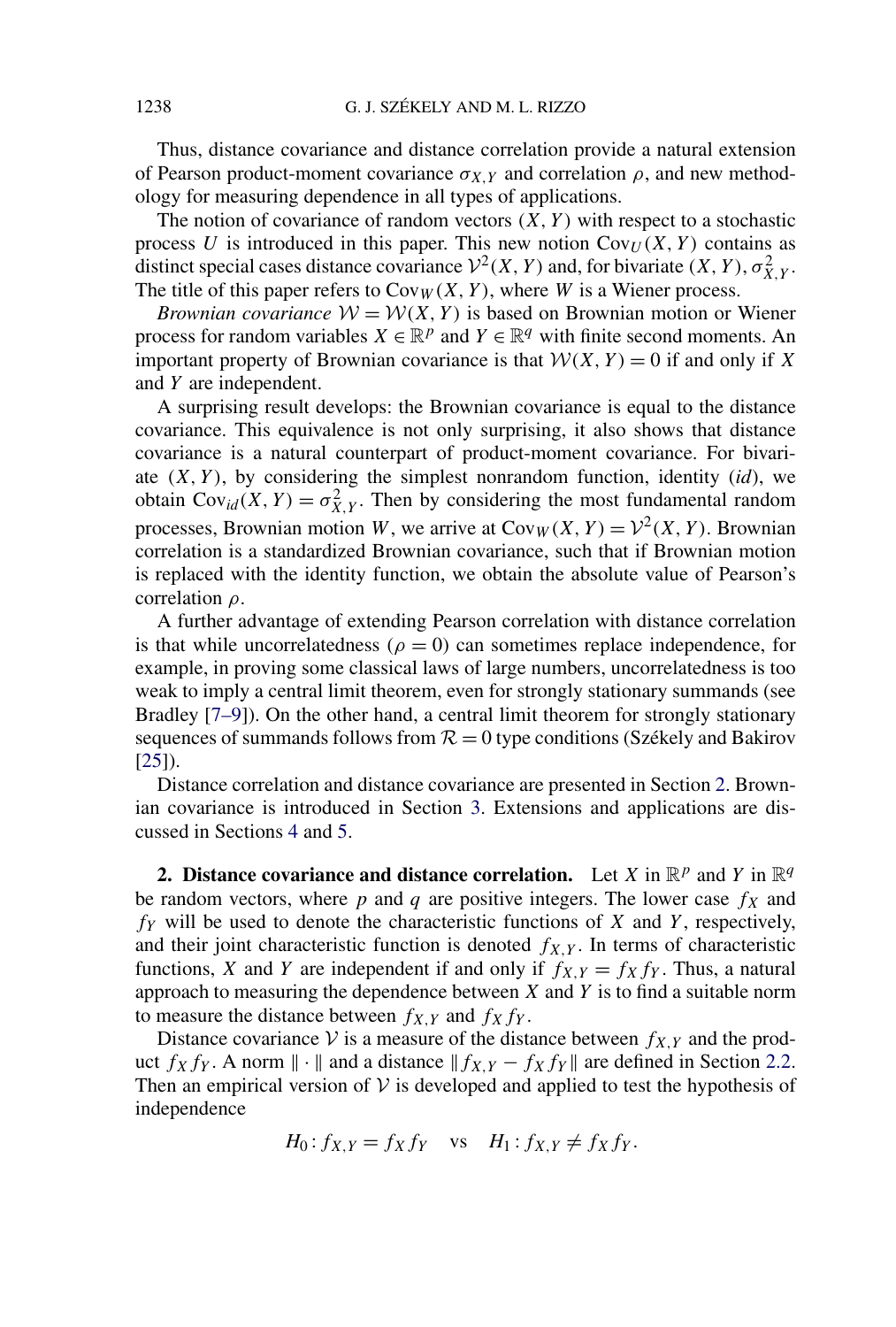<span id="page-3-0"></span>In Székely et al. [\[28\]](#page-29-0) an omnibus test of independence based on the sample distance covariance  $V$  is introduced that is easily implemented in arbitrary dimension without requiring distributional assumptions. In Monte Carlo studies, the distance covariance test exhibited superior power relative to parametric or rank-based likelihood ratio tests against nonmonotone types of dependence. It was also demonstrated that the tests were quite competitive with the parametric likelihood ratio test when applied to multivariate normal data. The practical message is that distance covariance tests are powerful tests for all types of dependence.

### 2.1. *Motivation*.

*Notation.* The scalar product of vectors *t* and *s* is denoted by  $\langle t, s \rangle$ . For complex-valued functions  $f(\cdot)$ , the complex conjugate of f is denoted by  $\overline{f}$  and  $|f|^2 = f\overline{f}$ . The Euclidean norm of *x* in  $\mathbb{R}^p$  is  $|x|_p$ . A primed variable *X'* is an independent copy of  $X$ ; that is,  $X$  and  $X'$  are independent and identically distributed (i.i.d.).

For complex functions  $\gamma$  defined on  $\mathbb{R}^p \times \mathbb{R}^q$ , the  $\|\cdot\|_w$ -norm in the weighted  $L_2$  space of functions on  $\mathbb{R}^{p+q}$  is defined by

(2.1) 
$$
\|\gamma(t,s)\|_{w}^{2} = \int_{\mathbb{R}^{p+q}} |\gamma(t,s)|^{2} w(t,s) dt ds,
$$

where  $w(t, s)$  is an arbitrary positive weight function for which the integral above exists.

With a suitable choice of weight function  $w(t, s)$ , discussed below, we shall define a measure of dependence

(2.2) 
$$
\mathcal{V}^2(X, Y; w) = ||f_{X,Y}(t, s) - f_X(t) f_Y(s)||_w^2
$$

$$
= \int_{\mathbb{R}^{p+q}} |f_{X,Y}(t, s) - f_X(t) f_Y(s)|^2 w(t, s) dt ds,
$$

which is analogous to classical covariance, but with the important property that  $V^2(X, Y; w) = 0$  if and only if X and Y are independent. In what follows, w is chosen such that we can also define

$$
\mathcal{V}^2(X; w) = \mathcal{V}^2(X, X; w) = ||f_{X,X}(t, s) - f_X(t) f_X(s)||_w^2
$$
  
= 
$$
\int_{\mathbb{R}^{2p}} |f_{X,X}(t, s) - f_X(t) f_X(s)|^2 w(t, s) dt ds,
$$

and similarly define  $V^2(Y; w)$ . Then a standardized version of  $V(X, Y; w)$  is

$$
\mathcal{R}_w = \frac{\mathcal{V}(X, Y; w)}{\sqrt{\mathcal{V}(X; w)\mathcal{V}(Y; w)}},
$$

a type of unsigned correlation.

In the definition of the norm  $(2.1)$  there are more than one potentially interesting and applicable choices of weight function *w*, but not every *w* leads to a dependence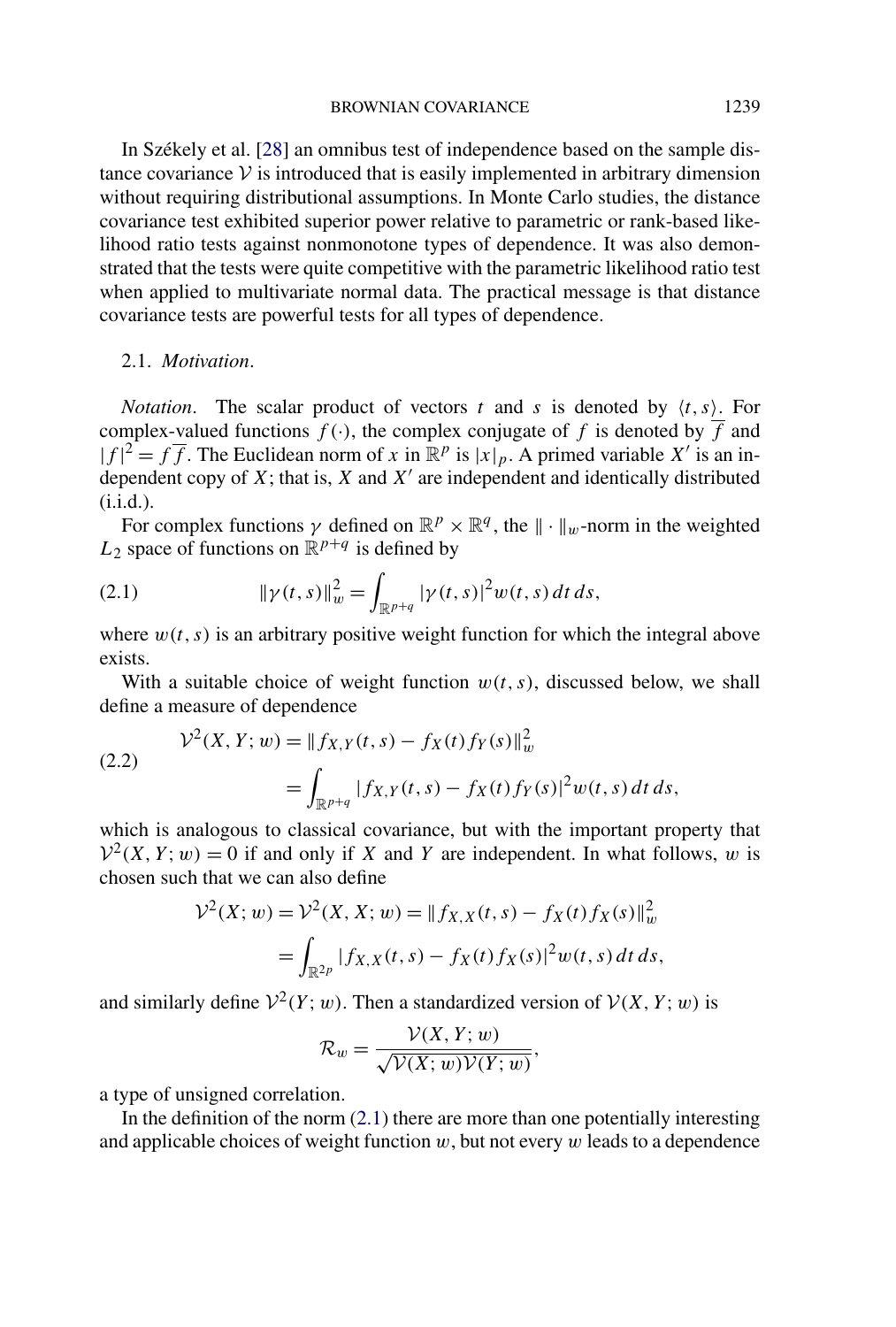measure that has desirable statistical properties. Let us now discuss the motivation for our particular choice of weight function leading to distance covariance.

At least two conditions should be satisfied by the standardized coefficient  $\mathcal{R}_w$ :

(i)  $\mathcal{R}_w \ge 0$  and  $\mathcal{R}_w = 0$  only if independence holds.

(ii)  $\mathcal{R}_w$  is scale invariant, that is, invariant with respect to transformations  $(X, Y) \mapsto (\epsilon X, \epsilon Y)$ , for  $\epsilon > 0$ .

However, if we consider *integrable* weight function *w(t, s)*, then for *X* and *Y* with finite variance

$$
\lim_{\epsilon \to 0} \frac{\mathcal{V}^2(\epsilon X, \epsilon Y; w)}{\sqrt{\mathcal{V}^2(\epsilon X; w)\mathcal{V}^2(\epsilon Y; w)}} = \rho^2(X, Y).
$$

The above limit is obtained by considering the Taylor expansions of the underlying characteristic functions. Thus, if the weight function is integrable,  $\mathcal{R}_w$  can be arbitrarily close to zero even if *X* and *Y* are dependent. By using a suitable *nonintegrable* weight function, we can obtain an  $\mathcal{R}_w$  that satisfies both properties (i) and (ii) above.

Considering the operations on characteristic functions involved in evaluating the integrand in  $(2.2)$ , a promising solution to the choice of weight function  $w$  is suggested by the following lemma.

LEMMA 1. If 
$$
0 < \alpha < 2
$$
, then for all x in  $\mathbb{R}^d$   

$$
\int_{\mathbb{R}^d} \frac{1 - \cos\langle t, x \rangle}{|t|_d^{d+\alpha}} dt = C(d, \alpha) |x|_d^{\alpha},
$$

*where*

$$
C(d, \alpha) = \frac{2\pi^{d/2} \Gamma(1 - \alpha/2)}{\alpha 2^{\alpha} \Gamma((d + \alpha)/2)},
$$

*and*  $\Gamma(\cdot)$  *is the complete gamma function. The integrals at* 0 *and*  $\infty$  *are meant in the principal value sense:*  $\lim_{\varepsilon \to 0} \int_{\mathbb{R}^d \setminus {\{\varepsilon B + \varepsilon^{-1} B^c\}}},$  where B is the unit ball (cen*tered at* 0) *in*  $\mathbb{R}^d$  *and*  $B^c$  *is the complement of*  $B$ .

A proof of Lemma 1 is given in Székely and Rizzo [\[27\]](#page-29-0). Lemma 1 suggests the weight functions

(2.3) 
$$
w(t,s;\alpha) = (C(p,\alpha)C(q,\alpha)|t|_p^{p+\alpha}|s|_q^{q+\alpha})^{-1}, \qquad 0 < \alpha < 2.
$$

The weight functions (2.3) result in coefficients  $\mathcal{R}_w$  that satisfy the scale invariance property (ii) above.

In the simplest case corresponding to  $\alpha = 1$  and Euclidean norm  $|x|$ ,

(2.4) 
$$
w(t,s) = (c_p c_q |t|_p^{1+p} |s|_q^{1+q})^{-1},
$$

<span id="page-4-0"></span>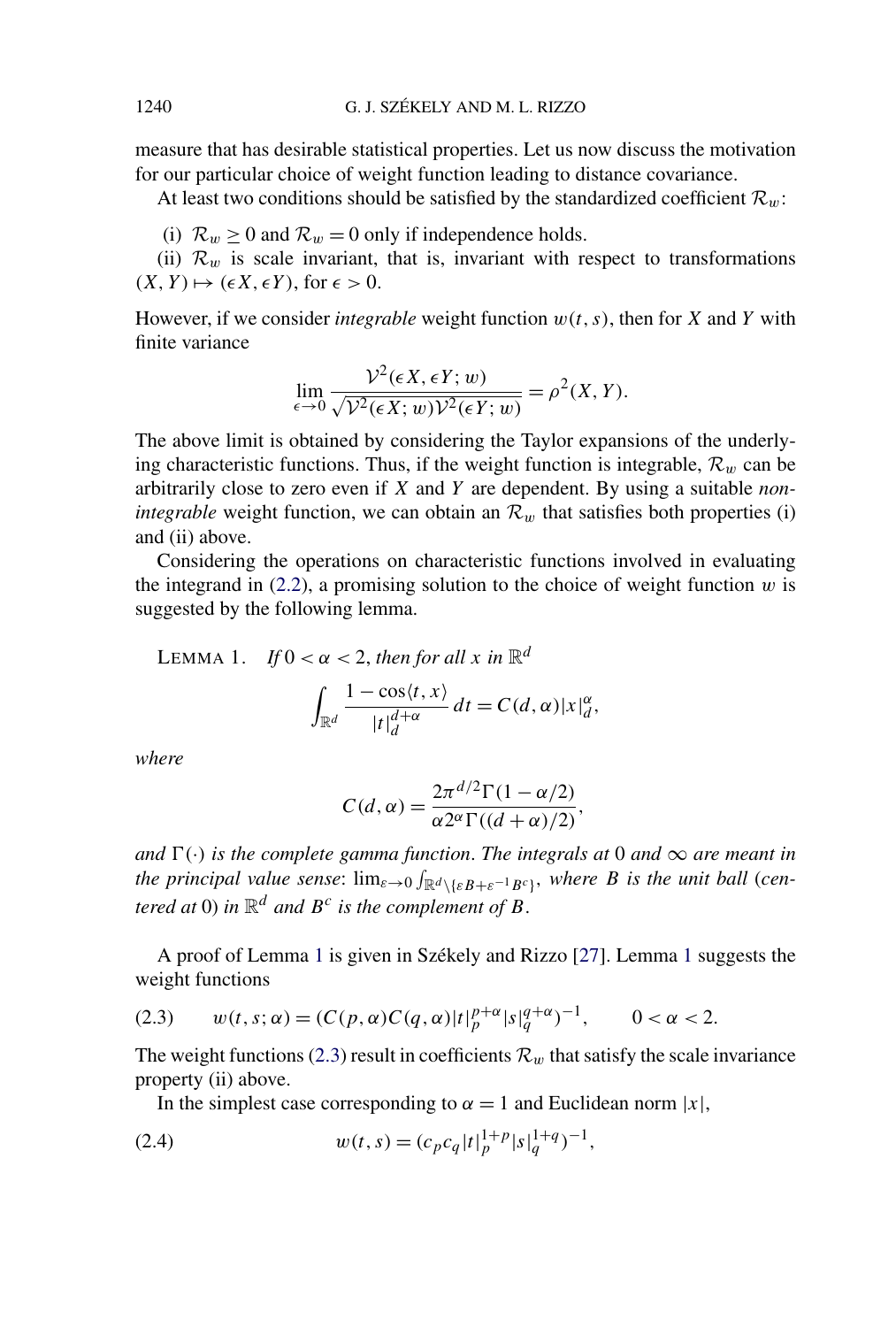<span id="page-5-0"></span>where

(2.5) 
$$
c_d = C(d, 1) = \frac{\pi^{(1+d)/2}}{\Gamma((1+d)/2)}.
$$

(The constant  $2c_d$  is the surface area of the unit sphere in  $\mathbb{R}^{d+1}$ .)

REMARK 1. Lemma [1](#page-4-0) is applied to evaluate the integrand in [\(2.2\)](#page-3-0) for weight functions [\(2.3\)](#page-4-0) and [\(2.4\)](#page-4-0). For example, if  $\alpha = 1$  $\alpha = 1$  (2.4), then by Lemma 1 there exist constants  $c_p$  and  $c_q$  such that for *X* in  $\mathbb{R}^p$  and *Y* in  $\mathbb{R}^q$ ,

$$
\int_{\mathbb{R}^p} \frac{1 - \exp\{i \langle t, X \rangle\}}{|t|_p^{1+p}} dt = c_p |X|_p, \qquad \int_{\mathbb{R}^q} \frac{1 - \exp\{i \langle s, Y \rangle\}}{|s|_q^{1+q}} ds = c_q |Y|_q,
$$
\n
$$
\int_{\mathbb{R}^p} \int_{\mathbb{R}^q} \frac{1 - \exp\{i \langle t, X \rangle + i \langle s, Y \rangle\}}{|t|_p^{1+p} |s|_q^{1+q}} dt ds = c_p c_q |X|_p |Y|_q.
$$

Distance covariance and distance correlation are a class of dependence coefficients and statistics obtained by applying a weight function of the type [\(2.3\)](#page-4-0),  $0 < \alpha < 2$ . This type of weight function leads to a simple product-average form of the covariance [\(2.8\)](#page-6-0) analogous to Pearson covariance. Other interesting weight functions could be considered (see, e.g., Bakirov, Rizzo and Székely [\[2\]](#page-28-0)), but only the weight functions [\(2.3\)](#page-4-0) lead to distance covariance type statistics [\(2.8\)](#page-6-0).

In this paper we apply weight function [\(2.4\)](#page-4-0) and the corresponding weighted  $L_2$  norm  $\|\cdot\|$ , omitting the index *w*, and write the dependence measure [\(2.2\)](#page-3-0) as  $V^2(X, Y)$ . Section [4.1](#page-15-0) extends our results for  $\alpha \in (0, 2)$ .

For finiteness of  $|| f_{X,Y}(t,s) - f_X(t) f_Y(s) ||^2$ , it is sufficient that  $E|X|_p < \infty$ and  $E|Y|_q < \infty$ .

#### 2.2. *Definitions*.

DEFINITION 1. The *distance covariance* (dCov) between random vectors *X* and *Y* with finite first moments is the nonnegative number  $V(X, Y)$  defined by

(2.6) 
$$
\mathcal{V}^{2}(X, Y) = ||f_{X,Y}(t, s) - f_{X}(t)f_{Y}(s)||^{2}
$$

$$
= \frac{1}{c_{p}c_{q}} \int_{\mathbb{R}^{p+q}} \frac{|f_{X,Y}(t, s) - f_{X}(t)f_{Y}(s)|^{2}}{|t|_{p}^{1+p}|s|_{q}^{1+q}} dt ds.
$$

Similarly, distance variance (dVar) is defined as the square root of

$$
\mathcal{V}^2(X) = \mathcal{V}^2(X, X) = || f_{X,X}(t, s) - f_X(t) f_X(s) ||^2.
$$

By definition of the norm  $\|\cdot\|$ , it is clear that  $V(X, Y) \ge 0$  and  $V(X, Y) = 0$  if and only if *X* and *Y* are independent.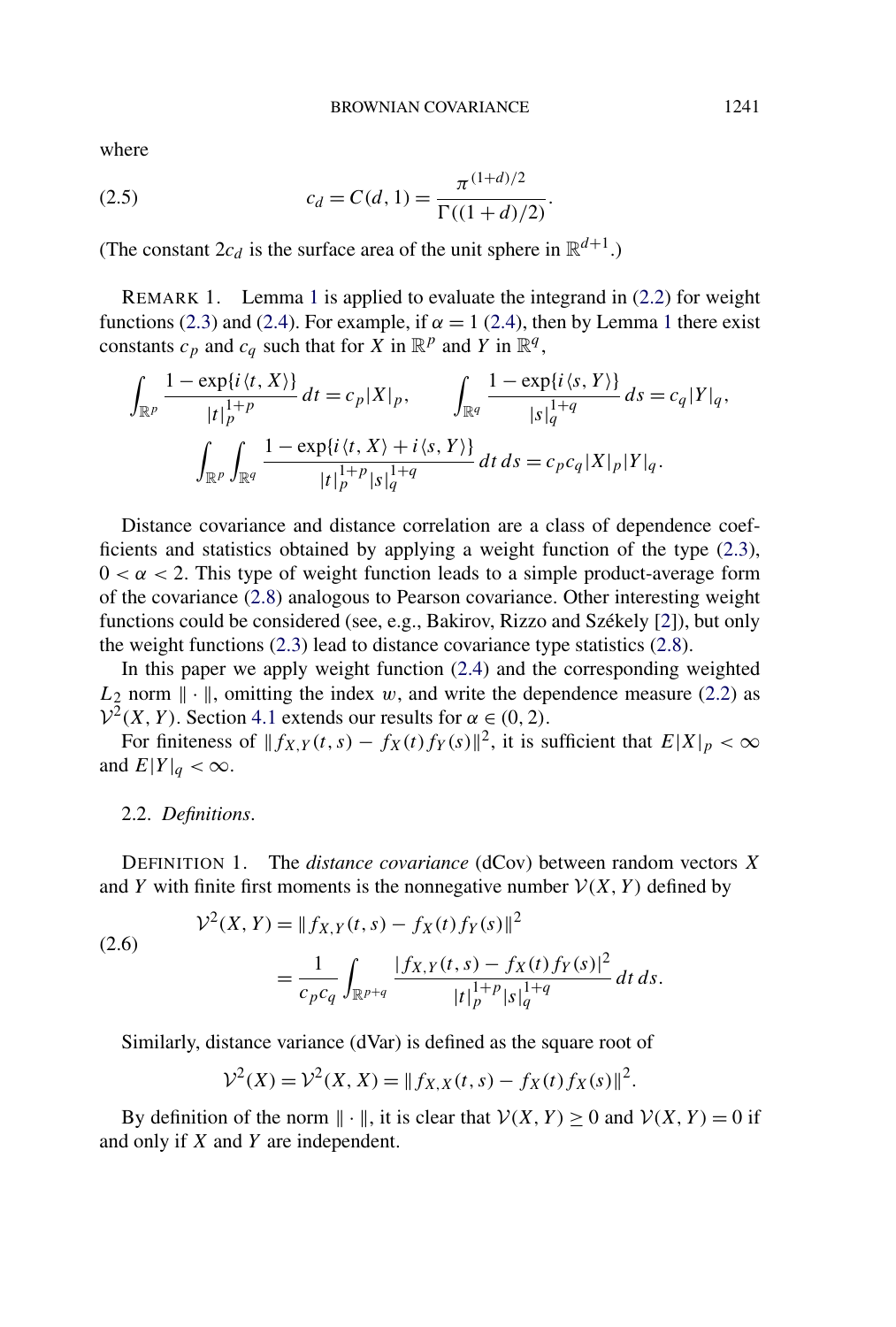<span id="page-6-0"></span>DEFINITION 2. The *distance correlation* (*dCor*) between random vectors *X* and *Y* with finite first moments is the nonnegative number  $\mathcal{R}(X, Y)$  defined by

(2.7) 
$$
\mathcal{R}^{2}(X, Y) = \begin{cases} \frac{\mathcal{V}^{2}(X, Y)}{\sqrt{\mathcal{V}^{2}(X)\mathcal{V}^{2}(Y)}}, & \mathcal{V}^{2}(X)\mathcal{V}^{2}(Y) > 0; \\ 0, & \mathcal{V}^{2}(X)\mathcal{V}^{2}(Y) = 0. \end{cases}
$$

Several properties of  $R$  analogous to  $\rho$  are given in Theorem [3.](#page-8-0) Results for the special case of bivariate normal *(X, Y )* are given in Theorem [6.](#page-11-0)

The distance dependence statistics are defined as follows. For a random sample  $(X, Y) = \{(X_k, Y_k): k = 1, \ldots, n\}$  of *n* i.i.d. random vectors  $(X, Y)$  from the joint distribution of random vectors *X* in  $\mathbb{R}^p$  and *Y* in  $\mathbb{R}^q$ , compute the Euclidean distance matrices  $(a_{kl}) = (|X_k - X_l|_p)$  and  $(b_{kl}) = (|Y_k - Y_l|_q)$ . Define

$$
A_{kl} = a_{kl} - \bar{a}_{k} - \bar{a}_{l} + \bar{a}_{l}, \qquad k, l = 1, \ldots, n,
$$

where

$$
\bar{a}_{k.} = \frac{1}{n} \sum_{l=1}^{n} a_{kl}, \qquad \bar{a}_{.l.} = \frac{1}{n} \sum_{k=1}^{n} a_{kl}, \qquad \bar{a}_{..} = \frac{1}{n^2} \sum_{k,l=1}^{n} a_{kl}.
$$

Similarly, define  $B_{kl} = b_{kl} - \bar{b}_k - \bar{b}_l + \bar{b}_r$ , for  $k, l = 1, ..., n$ .

DEFINITION 3. The nonnegative sample distance covariance  $V_n(\mathbf{X}, \mathbf{Y})$  and sample distance correlation  $\mathcal{R}_n(\mathbf{X}, \mathbf{Y})$  are defined by

(2.8) 
$$
\mathcal{V}_n^2(\mathbf{X}, \mathbf{Y}) = \frac{1}{n^2} \sum_{k,l=1}^n A_{kl} B_{kl}
$$

and

(2.9) 
$$
\mathcal{R}_n^2(\mathbf{X}, \mathbf{Y}) = \begin{cases} \frac{\mathcal{V}_n^2(\mathbf{X}, \mathbf{Y})}{\sqrt{\mathcal{V}_n^2(\mathbf{X}) \mathcal{V}_n^2(\mathbf{Y})}}, & \mathcal{V}_n^2(\mathbf{X}) \mathcal{V}_n^2(\mathbf{Y}) > 0; \\ 0, & \mathcal{V}_n^2(\mathbf{X}) \mathcal{V}_n^2(\mathbf{Y}) = 0, \end{cases}
$$

respectively, where the sample distance variance is defined by

(2.10) 
$$
\mathcal{V}_n^2(\mathbf{X}) = \mathcal{V}_n^2(\mathbf{X}, \mathbf{X}) = \frac{1}{n^2} \sum_{k,l=1}^n A_{kl}^2.
$$

The nonnegativity of  $\mathcal{R}_n^2$  and  $\mathcal{V}_n^2$  may not be immediately obvious from the definitions above, but this property as well as the motivation for the definitions of the statistics will become clear from Theorem [1](#page-7-0) below.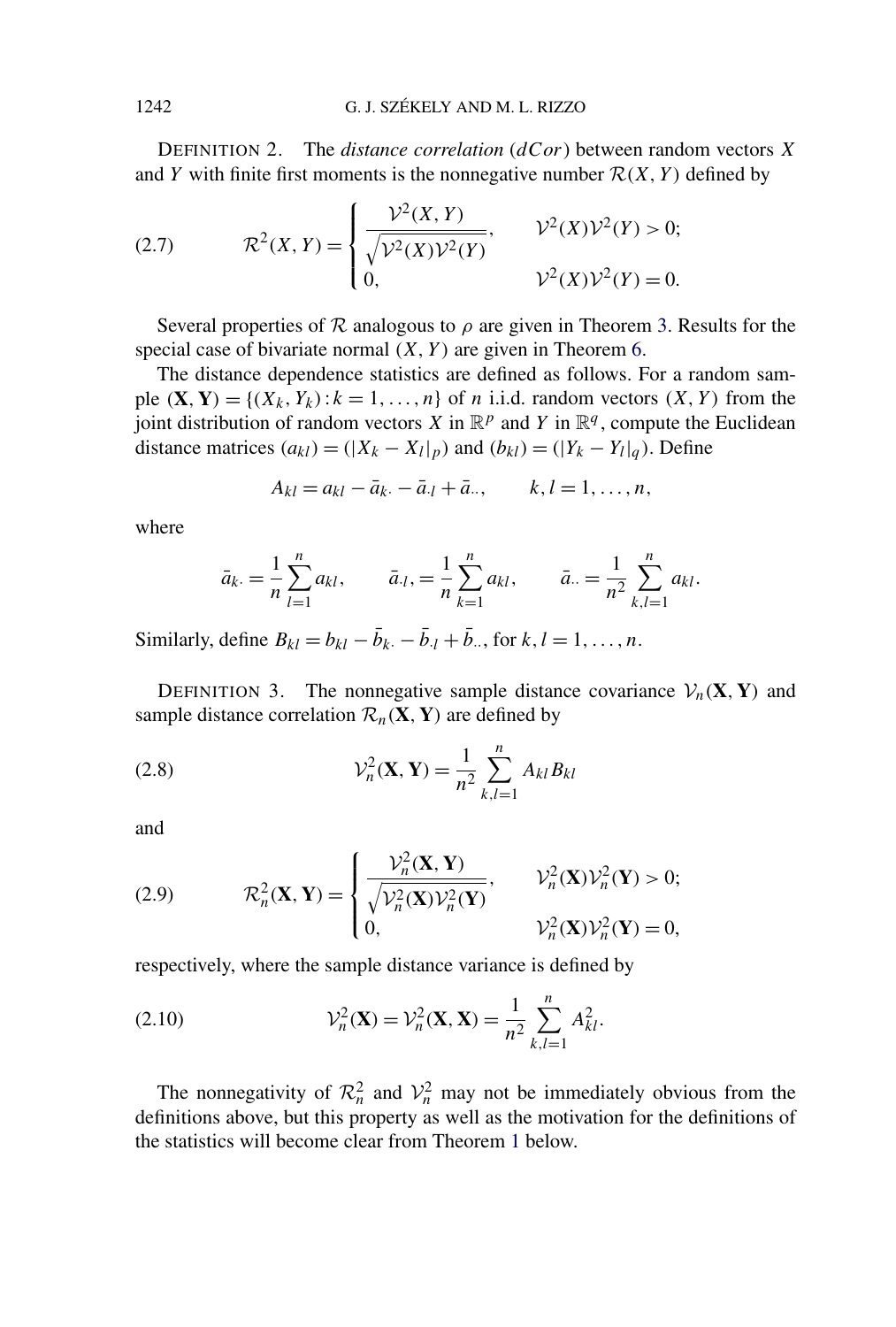<span id="page-7-0"></span>2.3. *Properties of distance covariance*. Several interesting properties of distance covariance are obtained. Results in this section are summarized as follows:

(i) Equivalent definition of  $V_n$  in terms of empirical characteristic functions and norm  $\|\cdot\|$ .

(ii) Almost sure convergence  $V_n \to V$  and  $\mathcal{R}_n^2 \to \mathcal{R}^2$ .

(iii) Properties of  $V(X, Y)$ ,  $V(X)$ , and  $R(X, Y)$ .

(iv) Properties of  $\mathcal{R}_n$  and  $\mathcal{V}_n$ .

(v) Weak convergence of  $nV_n^2$ , the limit distribution of  $nV_n^2$ , and statistical consistency.

(vi) Results for the bivariate normal case.

Many of these results were obtained in Székely et al. [\[28\]](#page-29-0). Here we give the proofs of new results and readers are referred to [\[28\]](#page-29-0) for more details and proofs of our previous results.

*An equivalent definition of*  $V_n$ . The coefficient  $V(X, Y)$  is defined in terms of characteristic functions, thus, a natural approach is to define the statistic  $V_n(\mathbf{X}, \mathbf{Y})$ in terms of empirical characteristic functions. The joint empirical characteristic function of the sample,  $\{(X_1, Y_1), \ldots, (X_n, Y_n)\}\)$ , is

$$
f_{X,Y}^n(t,s) = \frac{1}{n} \sum_{k=1}^n \exp\{i \langle t, X_k \rangle + i \langle s, Y_k \rangle\}.
$$

The marginal empirical characteristic functions of the *X* sample and *Y* sample are

$$
f_X^n(t) = \frac{1}{n} \sum_{k=1}^n \exp\{i \, \langle t, X_k \rangle\}, \qquad f_Y^n(s) = \frac{1}{n} \sum_{k=1}^n \exp\{i \, \langle s, Y_k \rangle\},
$$

respectively. Then an empirical version of distance covariance could have been defined as  $|| f_{X,Y}^n(t,s) - f_X^n(t) f_Y^n(s) ||$ , where the norm  $|| \cdot ||$  is defined by the integral as above in [\(2.1\)](#page-3-0). Theorem 1 establishes that this definition is equivalent to Definition [3.](#page-6-0)

THEOREM 1. *If*  $(X, Y)$  *is a sample from the joint distribution of*  $(X, Y)$ *, then*  $\mathcal{V}_n^2(\mathbf{X}, \mathbf{Y}) = ||f_{X,Y}^n(t, s) - f_X^n(t) f_Y^n(s)||^2.$ 

The proof applies Lemma [1](#page-4-0) to evaluate the integral  $|| f_{X,Y}^n(t,s) - f_X^n(t) f_Y^n(s) ||^2$ with  $w(t, s) = {c_p c_q |t|_p^{1+p} |s|_q^{1+q}}^{-1}$ . An intermediate result is

$$
(2.11) \t\t\t\t||f_{X,Y}^n(t,s) - f_X^n(t)f_Y^n(s)||^2 = T_1 + T_2 - 2T_3,
$$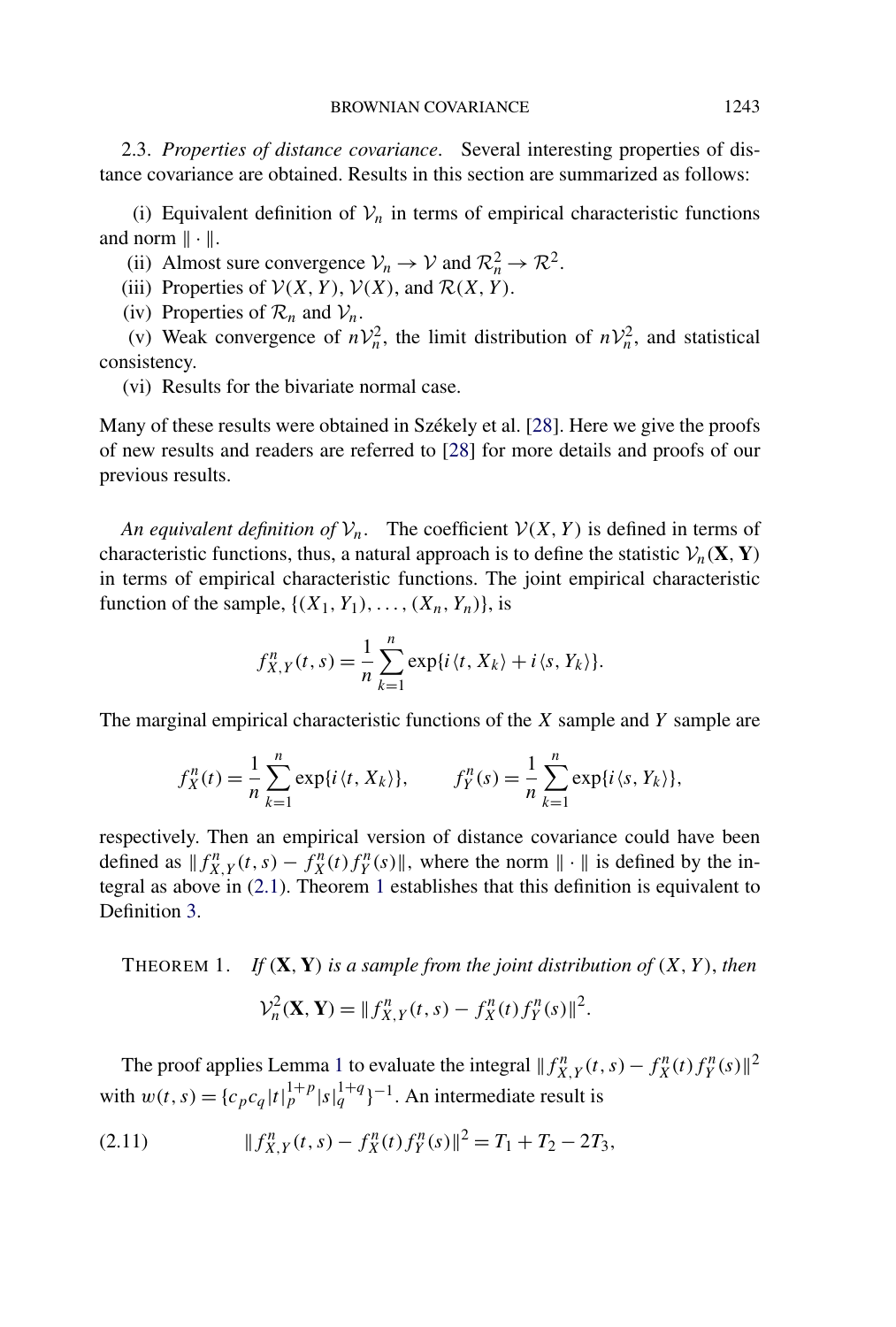where

$$
T_1 = \frac{1}{n^2} \sum_{k,l=1}^n |X_k - X_l|_p |Y_k - Y_l|_q,
$$
  
\n
$$
T_2 = \frac{1}{n^2} \sum_{k,l=1}^n |X_k - X_l|_p \frac{1}{n^2} \sum_{k,l=1}^n |Y_k - Y_l|_q,
$$
  
\n
$$
T_3 = \frac{1}{n^3} \sum_{k=1}^n \sum_{l,m=1}^n |X_k - X_l|_p |Y_k - Y_m|_q.
$$

Then the algebraic identity  $T_1 + T_2 - 2T_3 = V_n^2(\mathbf{X}, \mathbf{Y})$ , where  $V_n^2(\mathbf{X}, \mathbf{Y})$  is given by Definition [3,](#page-6-0) is established to complete the proof.

As a corollary to Theorem [1,](#page-7-0) we have  $\mathcal{V}_n^2(\mathbf{X}, \mathbf{Y}) \ge 0$ . It is also easy to see that the statistic  $V_n(\mathbf{X}) = 0$  if and only if every sample observation is identical. If  $V_n(\mathbf{X}) =$ 0, then  $A_{kl} = 0$  for  $k, l = 1, \ldots, n$ . Thus,  $0 = A_{kk} = -\overline{a}_k - \overline{a}_k + \overline{a}_k$  implies that  $\overline{a}_k = \overline{a}_{k} = \overline{a}_{k}$  /2, and

 $0 = A_{kl} = a_{kl} - \overline{a}_{k} - \overline{a}_{l} + \overline{a}_{l} = a_{kl} = |X_k - X_l|_p,$ 

so  $X_1 = \cdots = X_n$ .

REMARK 2. The simplicity of formula [\(2.8\)](#page-6-0) for  $V_n$  in Definition [3](#page-6-0) has practical advantages. Although the identity [\(2.11\)](#page-7-0) in Theorem [1](#page-7-0) provides an alternate computing formula for  $V_n$ , the original formula in Definition [3](#page-6-0) is simpler and requires less computing time (1*/*3 less time per statistic on our current machine, for sample size 100). Reusable computations and other efficiencies possible using the simpler formula [\(2.8\)](#page-6-0) execute our permutation tests in 94% to 98% less time, which depends on the number of replicates. It is straightforward to apply resampling procedures without the need to recompute the distance matrices. See Example [5,](#page-21-0) where a jackknife procedure is illustrated.

THEOREM 2. *If*  $E|X|_p < \infty$  and  $E|Y|_q < \infty$ , then almost surely

$$
\lim_{n\to\infty}\mathcal{V}_n(X,Y)=\mathcal{V}(X,Y).
$$

COROLLARY 1. *If*  $E(|X|_p + |Y|_q) < \infty$ , *then almost surely* 

$$
\lim_{n \to \infty} \mathcal{R}_n^2(\mathbf{X}, \mathbf{Y}) = \mathcal{R}^2(X, Y).
$$

THEOREM 3. *For random vectors*  $X \in \mathbb{R}^p$  *and*  $Y \in \mathbb{R}^q$  *such that*  $E(|X|_p +$  $|Y|_q$   $< \infty$ , the following properties hold:

(i)  $0 \le R(X, Y) \le 1$ , and  $R = 0$  *if and only if* X and Y are independent.

<span id="page-8-0"></span>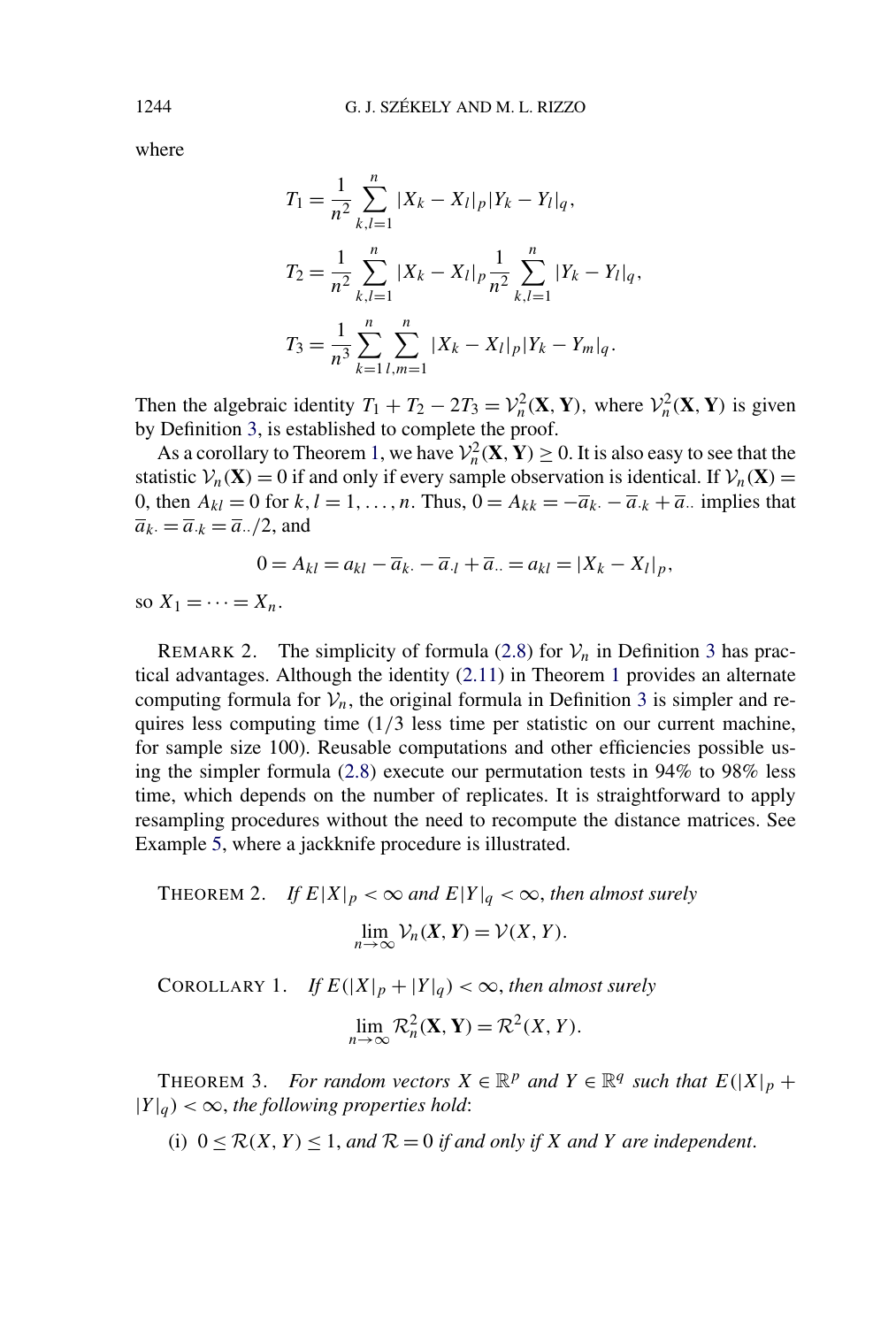<span id="page-9-0"></span>(ii)  $V(a_1 + b_1C_1X, a_2 + b_2C_2Y) = \sqrt{|b_1b_2|}V(X, Y)$ , *for all constant vectors*  $a_1 \in \mathbb{R}^p$ ,  $a_2 \in \mathbb{R}^q$ , *scalars*  $b_1$ ,  $b_2$  *and orthonormal matrices*  $C_1$ ,  $C_2$  *in*  $\mathbb{R}^p$  *and*  $\mathbb{R}^q$ , *respectively*.

(iii) If the random vector  $(X_1, Y_1)$  is independent of the random vector *(X*2*, Y*2*)*, *then*

$$
\mathcal{V}(X_1 + X_2, Y_1 + Y_2) \le \mathcal{V}(X_1, Y_1) + \mathcal{V}(X_2, Y_2).
$$

*Equality holds if and only if X*<sup>1</sup> *and Y*<sup>1</sup> *are both constants*, *or X*<sup>2</sup> *and Y*<sup>2</sup> *are both constants*, *or X*1*, X*2*, Y*1*, Y*<sup>2</sup> *are mutually independent*.

(iv)  $V(X) = 0$  *implies that*  $X = E[X]$ *, almost surely.* 

(v)  $V(a + bCX) = |b|V(X)$ , *for all constant vectors a in*  $\mathbb{R}^p$ , *scalars b, and*  $p \times p$  *orthonormal matrices*  $C$ .

(vi) *If X* and *Y* are independent, then  $V(X + Y) \leq V(X) + V(Y)$ . Equality *holds if and only if one of the random vectors X or Y is constant*.

Proofs of statements (iii) and (vi) are given in the [Appendix.](#page-25-0)

THEOREM 4.

(i)  $V_n$ (**X***,***Y**) > 0.

(ii)  $V_n(\mathbf{X}) = 0$  *if and only if every sample observation is identical.* 

(iii)  $0 \leq \mathcal{R}_n(\mathbf{X}, \mathbf{Y}) \leq 1$ .

(iv)  $\mathcal{R}_n(\mathbf{X}, \mathbf{Y}) = 1$  *implies that the dimensions of the linear subspaces spanned by* **X** *and* **Y** *respectively are almost surely equal*, *and if we assume that these subspaces are equal*, *then in this subspace*

$$
Y = a + bXC
$$

*for some vector a*, *nonzero real number b, and orthogonal matrix C*.

Theorem [3](#page-8-0) and the results below for the dCov test can be applied in a wide range of problems in statistical modeling and inference, including nonparametric models, models with multivariate response, or when dimension exceeds sample size. Some applications are discussed in Section [5.](#page-17-0)

*Asymptotic properties of*  $nV_n^2$ *.* A multivariate test of independence is determined by  $nV_n^2$  or  $nV_n^2/T_2$ , where  $T_2 = \bar{a} \cdot \bar{b} \cdot \bar{b}$  is as defined in Theorem [1.](#page-7-0) If we apply the latter version, it normalizes the statistic so that asymptotically it has expected value 1. Then if  $E(|X|_p + |Y|_q) < \infty$ , under independence,  $n\mathcal{V}_n^2/T_2$  converges in distribution to a quadratic form

$$
Q \stackrel{\mathcal{D}}{=} \sum_{j=1}^{\infty} \lambda_j Z_j^2,
$$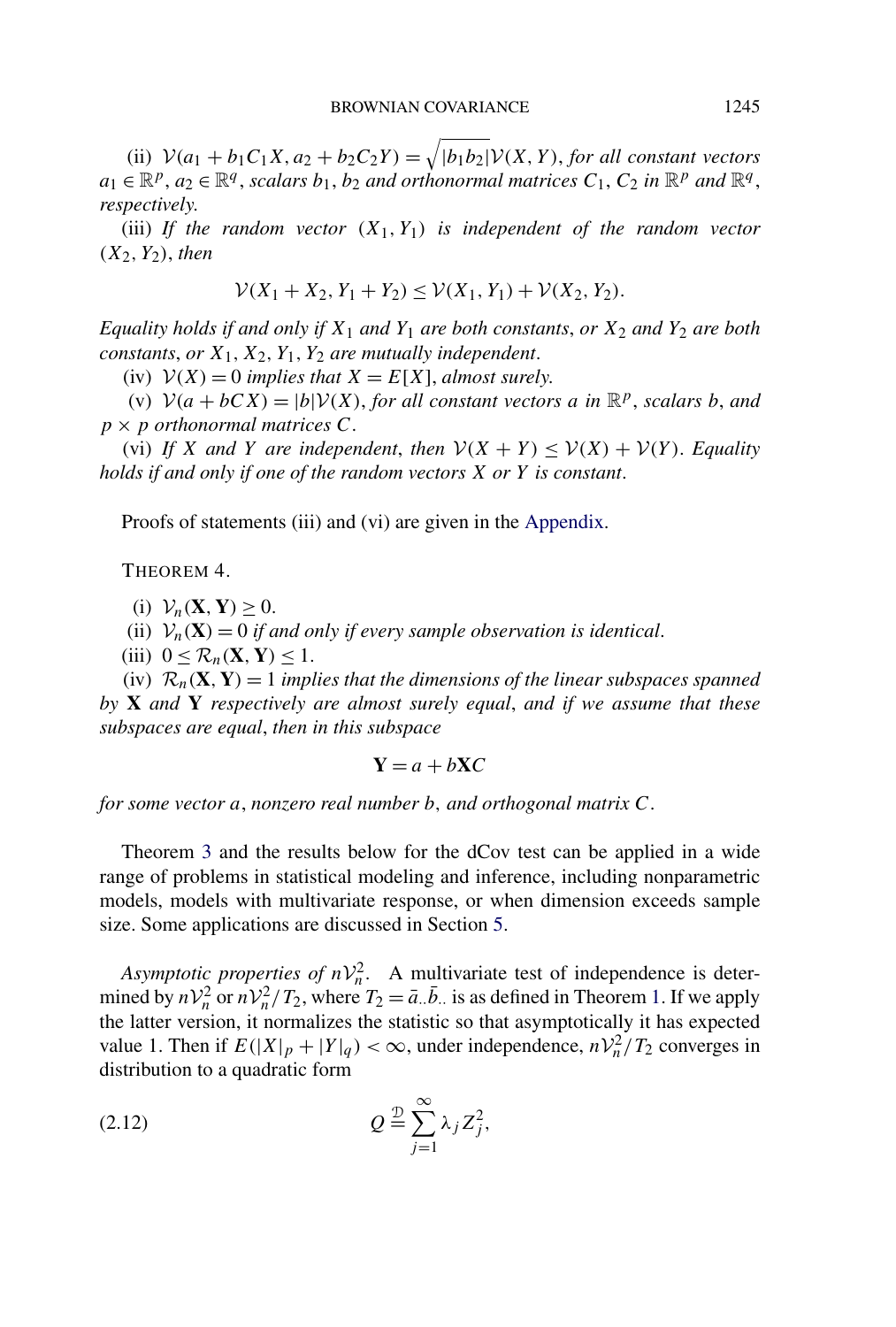where  $Z_i$  are independent standard normal random variables,  $\{\lambda_i\}$  are nonnegative constants that depend on the distribution of  $(X, Y)$ , and  $E[Q] = 1$ . A test of independence that rejects independence for large  $nV_n^2/T_2$  (or  $nV_n^2$ ) is statistically consistent against all alternatives with finite first moments.

In the next theorem we need only assume finiteness of first moments for weak convergence of  $nV_n^2$  under the independence hypothesis.

THEOREM 5 (Weak convergence). *If X* and *Y* are independent and  $E(|X|_p +$  $|Y|_q$   $< \infty$ , *then* 

$$
n\mathcal{V}_n^2 \xrightarrow[n \to \infty]{D} \|\zeta(t,s)\|^2,
$$

*where ζ (*·*) is a complex-valued zero mean Gaussian random process with covariance function*

$$
R(u, u_0) = (f_X(t - t_0) - f_X(t) \overline{f_X(t_0)})(f_Y(s - s_0) - f_Y(s) \overline{f_Y(s_0)}),
$$

*for*  $u = (t, s), u_0 = (t_0, s_0) \in \mathbb{R}^p \times \mathbb{R}^q$ .

COROLLARY 2. *If*  $E(|X|_p + |Y|_q) < \infty$ , then

(i) If *X* and *Y* are independent, then  $n\mathcal{V}_n^2/T_2 \frac{D}{n\rightarrow 1}$  $\frac{D}{n \to \infty} Q$  where Q is a nonnega*tive quadratic form of centered Gaussian random variables* [\(2.12\)](#page-9-0) *and*  $E[Q] = 1$ .

(ii) If X and Y are independent, then  $n\mathcal{V}_n^2$ *D*  $\frac{D}{n \to \infty} Q_1$  where  $Q_1$  *is a nonnegative quadratic form of centered Gaussian random variables and*  $E[Q_1] =$  $E|X - X|E|Y - Y'|.$ 

(iii) If *X* and *Y* are dependent, then  $nV_n^2/T_2 \frac{P}{n\rightarrow 1}$  $\frac{P}{n \to \infty}$   $\infty$  and  $n \mathcal{V}_n^2$ *P*  $\frac{r}{n\rightarrow\infty}\infty$ .

Corollary 2(i), (ii) guarantees that the dCov test statistic has a proper limit distribution under the hypothesis of independence for all *X* and *Y* with finite first moments, while Corollary 2(iii) shows that under any dependent alternative, the dCov test statistic tends to infinity (stochastically). Thus, the dCov test of independence is statistically consistent against all types of dependence.

The dCov test is easy to implement as a permutation test, which is the method that we applied in our examples and power comparisons. For the permutation test implementation one can apply test statistic  $nV_n^2$ . Large values of  $nV_n^2$  (or  $nV_n^2/T_2$ ) are significant. The dCov test and test statistics are implemented in the *energy* package for R in functions *dcov.test*, *dcov*, and *dcor* [\[21, 23\]](#page-29-0).

We have also obtained a result that gives an asymptotic critical value applicable to arbitrary distributions. If *Q* is a quadratic form of centered Gaussian random variables and  $E[Q] = 1$ , then

$$
P\{Q \geq \chi^2_{1-\alpha}(1)\} \leq \alpha
$$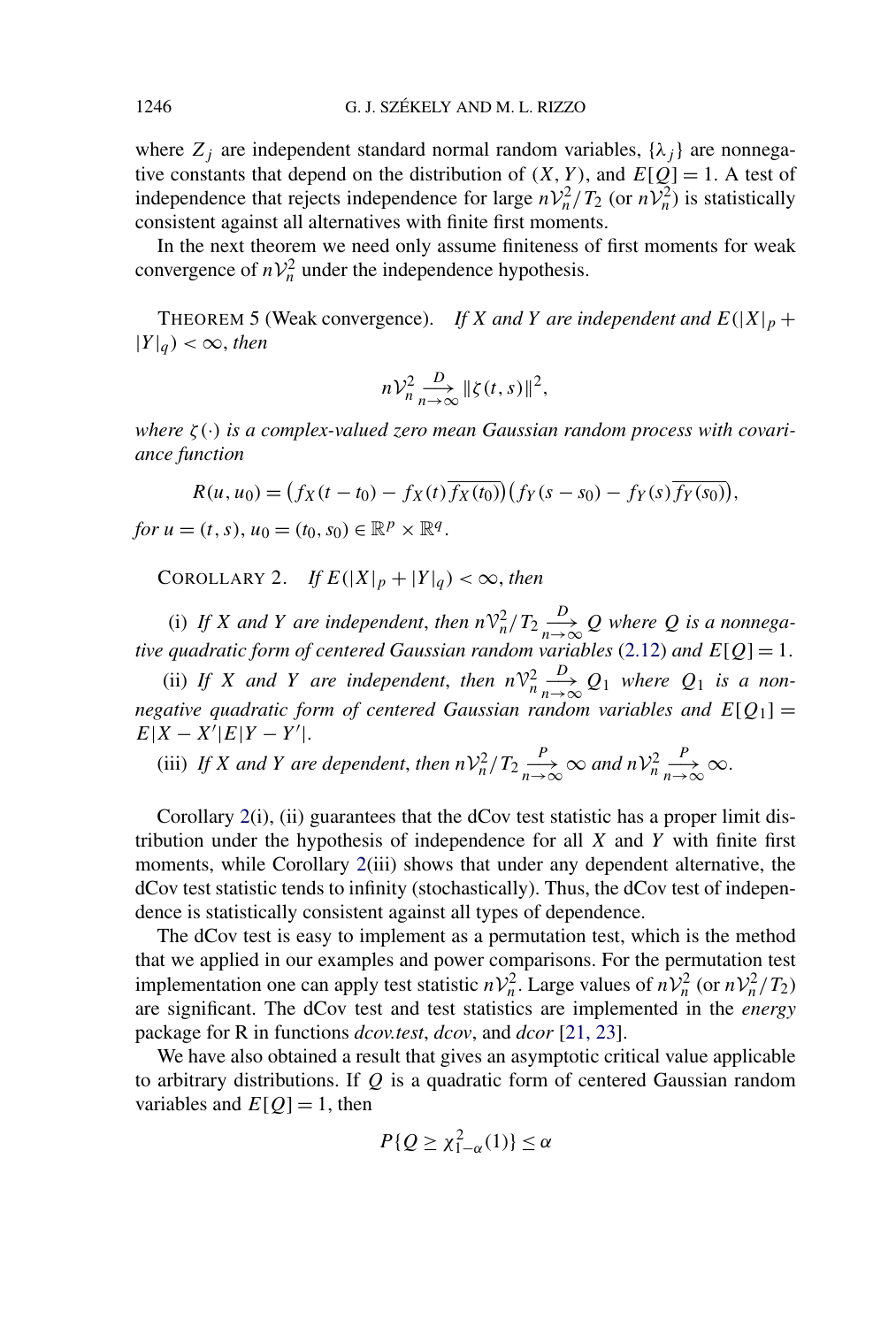<span id="page-11-0"></span>for all  $0 < \alpha \leq 0.215$ , where  $\chi^2_{1-\alpha}(1)$  is the  $(1-\alpha)$  quantile of a chi-square variable with 1 degree of freedom. This result follows from a theorem of Székely and Bakirov [\[26\]](#page-29-0), page 181.

Thus, a test that rejects independence if  $nV_n^2/T_2 \geq \chi_{1-\alpha}^2(1)$  has an asymptotic significance level at most  $\alpha$ . This test criterion could be quite conservative for many distributions. Although this critical value is conservative, it is a sharp bound; the upper bound  $\alpha$  is achieved when *X* and *Y* are independent Bernoulli variables.

*Results for the bivariate normal distribution*. When *(X, Y )* has a bivariate normal distribution, there is a deterministic relation between  $\mathcal R$  and  $|\rho|$ .

THEOREM 6. *If X* and *Y* are standard normal, with correlation  $\rho = \rho(X, Y)$ , *then*:

(i) 
$$
\mathcal{R}(X, Y) \le |\rho|
$$
,  
\n(ii)  $\mathcal{R}^2(X, Y) = \frac{\rho \arcsin \rho + \sqrt{1 - \rho^2} - \rho \arcsin(\rho/2) - \sqrt{4 - \rho^2} + 1}{1 + \pi/3 - \sqrt{3}}$ ,  
\n(iii)  $\inf_{\rho \neq 0} \frac{\mathcal{R}(X, Y)}{|\rho|} = \lim_{\rho \to 0} \frac{\mathcal{R}(X, Y)}{|\rho|} = \frac{1}{2(1 + \pi/3 - \sqrt{3})^{1/2}} \approx 0.89066$ .

The relation between  $\mathcal R$  and  $\rho$  for a bivariate normal distribution is shown in Figure 1.

**3. Brownian covariance.** To introduce the notion of Brownian covariance, let us begin by considering the squared product-moment covariance. Recall that



FIG. 1. *Dependence coefficient* <sup>R</sup><sup>2</sup> (*solid line*) *and correlation <sup>ρ</sup>*<sup>2</sup> (*dashed line*) *in the bivariate normal case*.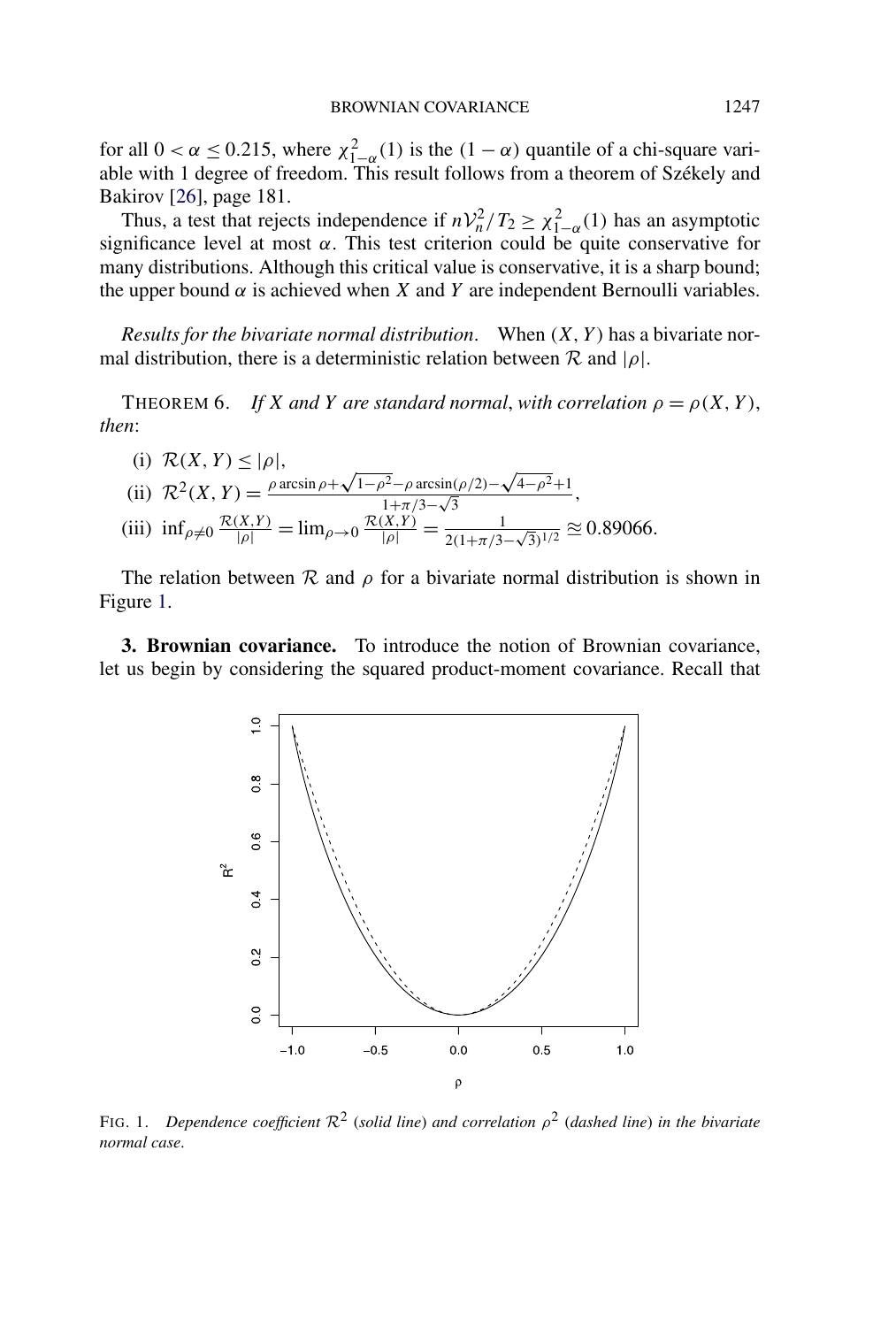<span id="page-12-0"></span>a primed variable  $X'$  denotes an i.i.d. copy of the unprimed symbol  $X$ . For two real-valued random variables, the square of their classical covariance is

(3.1) 
$$
E^{2}[(X - E(X))(Y - E(Y))]
$$

$$
= E[(X - E(X))(X' - E(X'))(Y - E(Y))(Y' - E(Y'))].
$$

Now we generalize the squared covariance and define the square of conditional covariance, given two real-valued stochastic processes  $U(\cdot)$  and  $V(\cdot)$ . We obtain an interesting result when *U* and *V* are independent Weiner processes.

First, to center the random variable *X* in the conditional covariance, we need the following definition. Let *X* be a real-valued random variable and  $\{U(t): t \in \mathbb{R}^1\}$  a real-valued stochastic process, independent of *X*. The *U*-centered version of *X* is defined by

(3.2) 
$$
X_U = U(X) - \int_{-\infty}^{\infty} U(t) dF_X(t) = U(X) - E[U(X)|U],
$$

whenever the conditional expectation exists.

Note that if *id* is identity, we have  $X_{id} = X - E[X]$ . The important examples in this paper apply Brownian motion/Weiner processes.

3.1. *Definition of Brownian covariance*. Let *W* be a two-sided one-dimensional Brownian motion/Wiener process with expectation zero and covariance function

$$
(3.3) \t\t |s| + |t| - |s - t| = 2\min(s, t), \t t, s \ge 0.
$$

This is twice the covariance of the standard Wiener process. Here the factor 2 simplifies the computations, so throughout the paper, covariance function (3.3) is assumed for *W*.

DEFINITION 4. The Brownian covariance or the Wiener covariance of two real-valued random variables *X* and *Y* with finite second moments is a nonnegative number defined by its square

(3.4) 
$$
W^{2}(X, Y) = \text{Cov}_{W}^{2}(X, Y) = E[X_{W}X'_{W}Y_{W'}Y'_{W'}],
$$

where  $(W, W')$  does not depend on  $(X, Y, X', Y')$ .

Note that if *W* in  $Cov_W$  is replaced by the (nonrandom) identity function *id*, then  $Cov_{id}(X, Y) = |Cov(X, Y)| = |\sigma_{X,Y}|$ , the absolute value of Pearson's product-moment covariance. While the standardized product-moment covariance, Pearson correlation ( $\rho$ ), measures the degree of linear relationship between two real-valued variables, we shall see that standardized Brownian covariance measures the degree of *all kinds of possible relationships* between two real-valued random variables.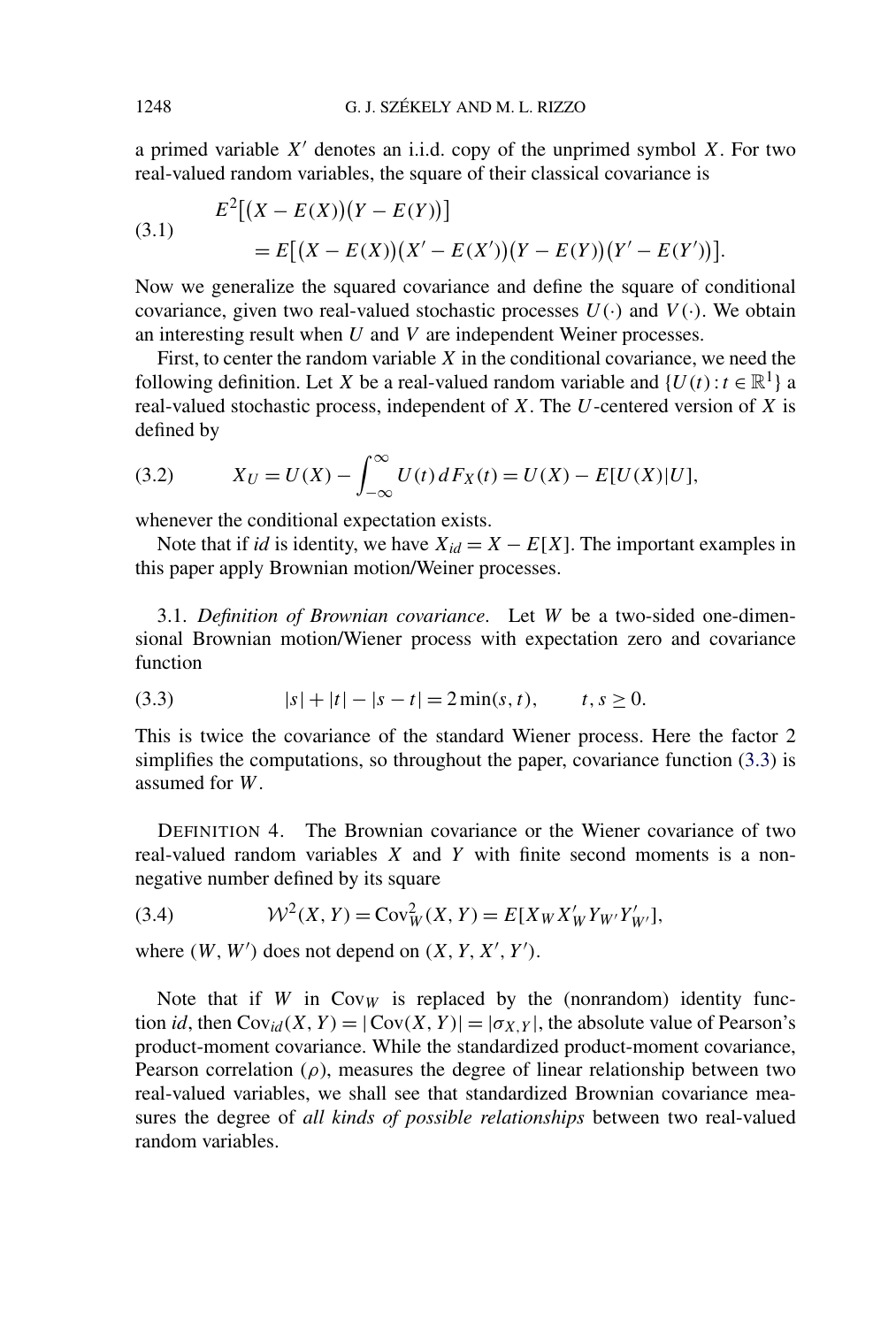<span id="page-13-0"></span>The definition of  $Cov_W(X, Y)$  can be extended to random processes in higher dimensions as follows. If *X* is an  $\mathbb{R}^p$ -valued random variable, and  $U(s)$  is a random process (random field) defined for all  $s \in \mathbb{R}^p$  and independent of *X*, define the *U*-centered version of *X* by

$$
X_U = U(X) - E[U(X)|U],
$$

whenever the conditional expectation exists.

DEFINITION 5. If *X* is an  $\mathbb{R}^p$ -valued random variable, *Y* is an  $\mathbb{R}^q$ -valued random variable, and  $U(s)$  and  $V(t)$  are arbitrary random processes (random fields) defined for all  $s \in \mathbb{R}^p$ ,  $t \in \mathbb{R}^q$ , then the *(U, V)* covariance of *(X, Y)* is defined as the nonnegative number whose square is

(3.5) 
$$
Cov_{U,V}^{2}(X,Y) = E[X_{U}X'_{U}Y_{V}Y'_{V}],
$$

whenever the right-hand side is nonnegative and finite.

In particular, if  $W$  and  $W'$  are independent Brownian motions with covariance function [\(3.3\)](#page-12-0) on  $\mathbb{R}^p$ , and  $\mathbb{R}^q$  respectively, the *Brownian covariance* of *X* and *Y* is defined by

(3.6) 
$$
\mathcal{W}^2(X, Y) = \text{Cov}_W^2(X, Y) = \text{Cov}_{W, W'}^2(X, Y).
$$

Similarly, for random variables with finite variance define the *Brownian variance* by

$$
W(X) = \text{Var}_W(X) = \text{Cov}_W(X, X).
$$

DEFINITION 6. The Brownian correlation is defined as

$$
Cor_W(X, Y) = \frac{W(X, Y)}{\sqrt{W(X)W(Y)}}
$$

whenever the denominator is not zero; otherwise  $Cor<sub>W</sub>(X, Y) = 0$ .

In the following sections we prove that  $Cov_W(X, Y)$  exists for random vectors X and *Y* with finite second moments, and derive the Brownian covariance in this case.

3.2. *Existence of*  $W(X, Y)$ . In the following, the subscript on Euclidean norm  $|x|_d$  for  $x \in \mathbb{R}^d$  is omitted when the dimension is self-evident.

THEOREM 7. If *X* is an  $\mathbb{R}^p$ -valued random variable, *Y* is an  $\mathbb{R}^q$ -valued ran*dom variable, and*  $E(|X|^2 + |Y|^2) < \infty$ , then  $E[X_W X'_W Y_{W'} Y'_{W'}]$  is nonnegative *and finite*, *and*

(3.7) 
$$
W^{2}(X, Y) = E[X_{W}X'_{W}Y_{W'}Y'_{W'}]
$$

$$
= E|X - X'||Y - Y'| + E|X - X'|E|Y - Y'| - E|X - X''||Y - Y'| - E|X - X''||Y - Y'|,
$$

*where*  $(X, Y)$ ,  $(X', Y')$ , *and*  $(X'', Y'')$  *are i.i.d.*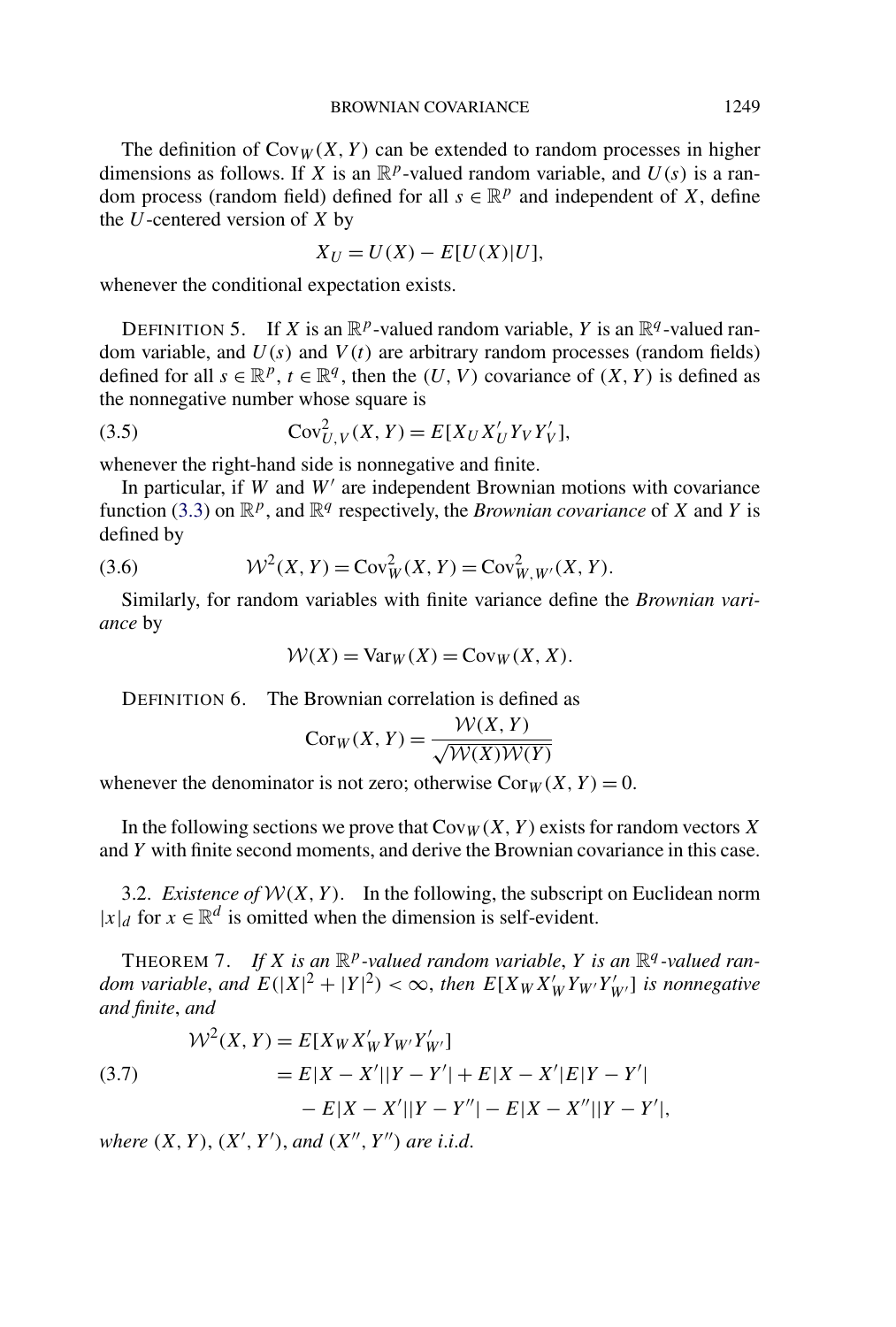<span id="page-14-0"></span>PROOF. Observe that

$$
E[X_{W}X'_{W}Y_{W'}Y'_{W'}] = E[E(X_{W}Y_{W'}X'_{W}Y'_{W'}|W, W')]
$$
  
=  $E[E(X_{W}Y_{W'}|W, W')E(X'_{W}Y'_{W'}|W, W')]$   
=  $E[E(X_{W}Y_{W'}|W, W')]^{2}$ ,

and this is always nonnegative. For finiteness, it is enough to prove that all factors in the definition of  $Cov_W(X, Y)$  have finite fourth moments. Equation [\(3.7\)](#page-13-0) relies on the special form of the covariance function [\(3.3\)](#page-12-0) of *W*. The remaining details are in the [Appendix.](#page-25-0)  $\Box$ 

See Section [4.1](#page-15-0) for definitions and extension of results for the general case of fractional Brownian motion with Hurst parameter  $0 < H < 1$  and covariance function  $|t|^{2H} + |s|^{2H} - |t-s|^{2H}$ .

3.3. *The surprising coincidence:*  $W = V$ .

THEOREM 8. *For arbitrary*  $X \in \mathbb{R}^p$ ,  $Y \in \mathbb{R}^q$  *with finite second moments* 

$$
W(X, Y) = V(X, Y).
$$

**PROOF.** Both  $V$  and  $W$  are nonnegative, hence, it is enough to show that their squares coincide. Lemma [1](#page-4-0) can be applied to evaluate  $\mathcal{V}^2(X, Y)$ . In the numerator of the integral we have terms like

$$
E[\cos\langle X - X', t\rangle \cos\langle Y - Y', s\rangle],
$$

where  $X, X'$  are i.i.d. and  $Y, Y'$  are i.i.d. Now apply the identity

$$
\cos u \cos v = 1 - (1 - \cos u) - (1 - \cos v) + (1 - \cos u)(1 - \cos v)
$$

and Lemma [1](#page-4-0) to simplify the integrand. After cancelation in the numerator of the integrand, there remains to evaluate integrals of the type

$$
E \int_{\mathbb{R}^{p+q}} \frac{[1 - \cos\langle X - X', t \rangle][1 - \cos\langle Y - Y', s \rangle)]}{|t|^{1+p}|s|^{1+q}} dt ds
$$
  
= 
$$
E \Biggl[ \int_{\mathbb{R}^p} \frac{1 - \cos\langle X - X', t \rangle}{|t|^{1+p}} dt \times \int_{\mathbb{R}^q} \frac{1 - \cos\langle Y - Y', s \rangle}{|s|^{1+q}} ds \Biggr]
$$
  
= 
$$
c_p c_q E|X - X'|E|Y - Y'|.
$$

Applying similar steps, after further simplification, we obtain

$$
\mathcal{V}^{2}(X, Y) = E|X - X'||Y - Y'| + E|X - X'|E|Y - Y'| - E|X - X'||Y - Y''| - E|X - X''||Y - Y'|,
$$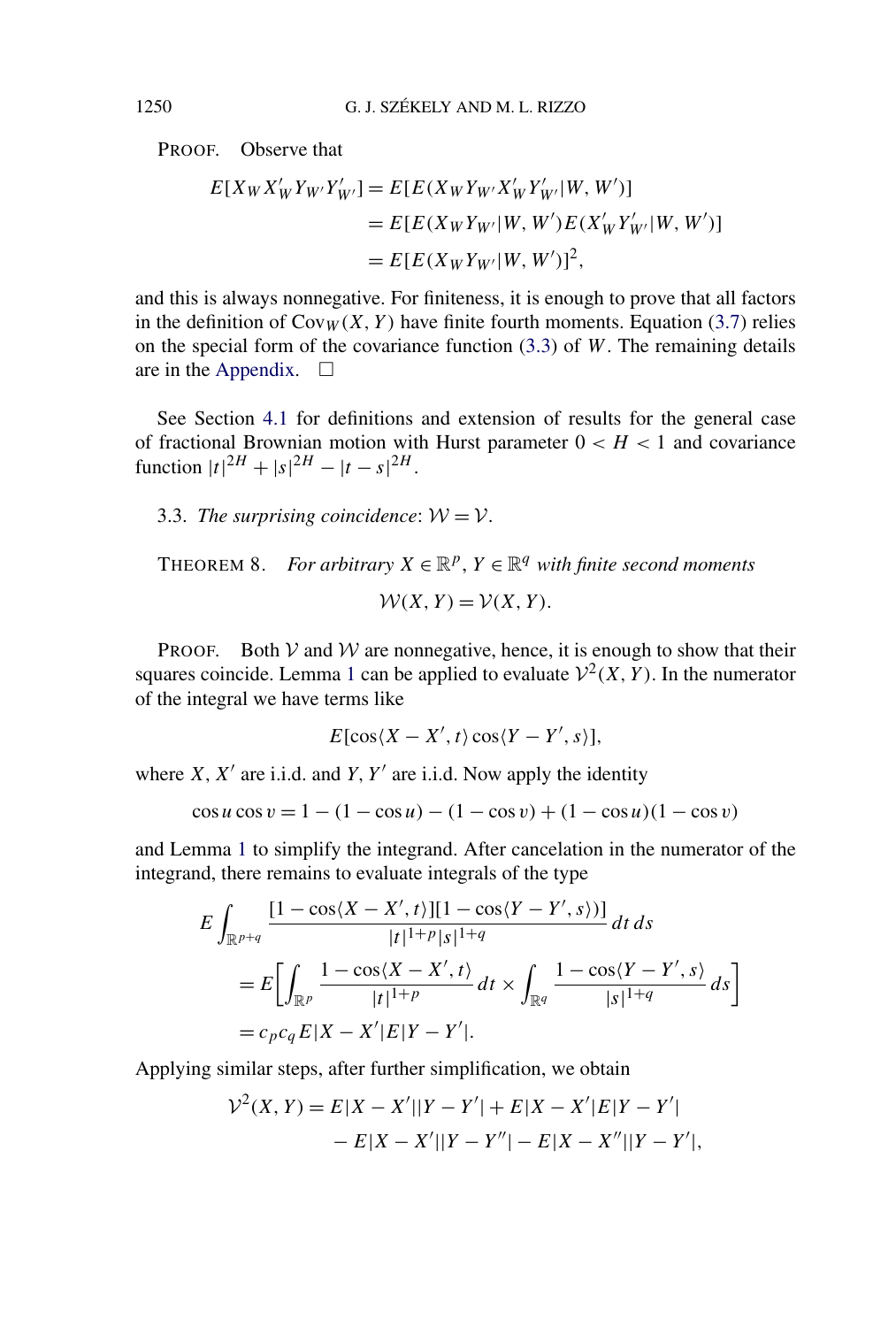<span id="page-15-0"></span>and this is exactly equal to the expression  $(3.7)$  obtained for  $W(X, Y)$  in Theorem  $7 \square$ 

As a corollary to Theorem [8,](#page-14-0) the properties of Brownian covariance for random vectors *X* and *Y* with finite second moments are therefore the same properties established for distance covariance  $V(X, Y)$  in Theorem [3.](#page-8-0)

The surprising result that Brownian covariance equals distance covariance dCov, exactly as defined in [\(2.6\)](#page-5-0) for  $X \in \mathbb{R}^p$  and  $Y \in \mathbb{R}^q$ , parallels a familiar special case when  $p = q = 1$ . For bivariate  $(X, Y)$  we found that  $\mathcal{R}(X, Y)$  is a natural counterpart of the *absolute value of* the Pearson correlation. That is, if in [\(3.5\)](#page-13-0) *U* and *V* are the simplest nonrandom function *id*, then we obtain the square of Pearson covariance  $\sigma_{X,Y}^2$ . Next, if we consider the most fundamental random processes,  $U = W$  and  $V = W'$ , we obtain the square of distance covariance,  $\mathcal{V}^2(X, Y)$ .

Interested readers are referred to Székely and Bakirov [\[25\]](#page-29-0) for the background of the interesting coincidence in Theorem [8.](#page-14-0)

#### **4. Extensions.**

4.1. *The class of α-distance dependence measures*. In two contexts above we have introduced dependence measures based on Euclidean distance and on Brownian motion with Hurst index  $H = 1/2$  (self-similarity index). Our definitions and results can be extended to a one-parameter family of distance dependence measures indexed by a positive exponent  $0 < \alpha < 2$  on Euclidean distance, or equivalently by an index  $h$ , where  $h = 2H$  for Hurst parameters  $0 < H < 1$ .

If  $E(|X|_p^{\alpha} + |Y|_q^{\alpha}) < \infty$  define  $V^{(\alpha)}$  by its square

$$
\mathcal{V}^{2(\alpha)}(X,Y) = \|f_{X,Y}(t,s) - f_X(t)f_Y(s)\|_{\alpha}^2
$$
  
= 
$$
\frac{1}{C(p,\alpha)C(q,\alpha)} \int_{\mathbb{R}^{p+q}} \frac{|f_{X,Y}(t,s) - f_X(t)f_Y(s)|^2}{|t|_p^{\alpha+p}|s|_q^{\alpha+q}} dt ds.
$$

Similarly,  $\mathcal{R}^{(\alpha)}$  is the square root of

$$
\mathcal{R}^{2(\alpha)} = \frac{\mathcal{V}^{2(\alpha)}(X, Y)}{\sqrt{\mathcal{V}^{2(\alpha)}(X)\mathcal{V}^{2(\alpha)}(Y)}}, \qquad 0 < \mathcal{V}^{2(\alpha)}(X), \mathcal{V}^{2(\alpha)}(Y) < \infty,
$$

and  $\mathcal{R}^{(\alpha)} = 0$  if  $\mathcal{V}^{2(\alpha)}(X)\mathcal{V}^{2(\alpha)}(Y) = 0$ .

Now consider the Lévy fractional Brownian motion  $\{W_H^d(t), t \in \mathbb{R}^d\}$  with Hurst index  $H \in (0, 1)$ , which is a centered Gaussian random process with covariance function

$$
E[W_H^d(t)W_H^d(s)] = |t|^{2H} + |s|^{2H} - |t - s|^{2H}, \qquad t, s \in \mathbb{R}^d.
$$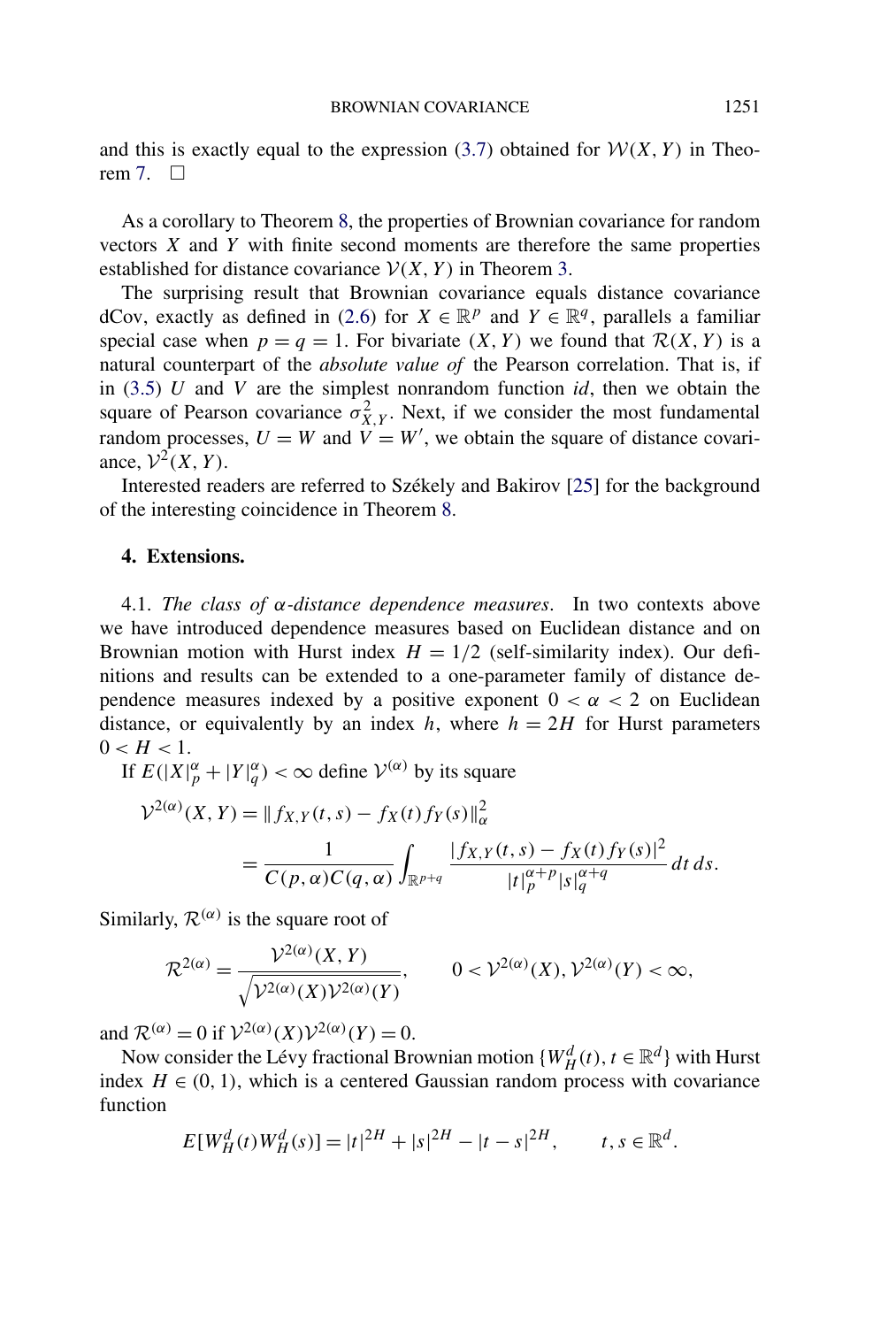See Herbin and Merzbach [\[15\]](#page-28-0).

In the following,  $(W_H, W'_{H*})$  and  $(X, X', Y, Y')$  are supposed to be independent.

Using Lemma [1,](#page-4-0) it can be shown for Hurst parameters  $0 < H$ ,  $H^* < 1$ ,  $h := 2H$ , and  $h^* := 2H^*$ , that

(4.1)  
\n
$$
\begin{split}\n&\text{Cov}_{W_H^p, W_{H^*}^{/q}}^2(X, Y) \\
&= \frac{1}{C(p, h)C(q, h^*)} \int_{\mathbb{R}^p} \int_{\mathbb{R}^q} \frac{|f(t, s) - f(t)g(s)|^2 dt ds}{|t|_p^{p+h}|s|_q^{q+h^*}} \\
&= E|X - X'|_p^h |Y - Y'|_q^{h^*} + E|X - X'|_p^h E|Y - Y'|_q^{h^*} \\
&- E|X - X'|_p^h |Y - Y''|_q^{h^*} - E|X - X''|_p^h |Y - Y'|_q^{h^*}.\n\end{split}
$$

Here we need to suppose that  $E|X|_p^{2h} < \infty$ ,  $E|Y|_q^{2h^*} < \infty$ . Observe that when  $h = h^* = 1$ , (4.1) is equation [\(3.7\)](#page-13-0) of Theorem [7.](#page-13-0)

The corresponding statistics are defined by replacing the exponent 1 with exponent  $\alpha$  (or  $h$ ) in the distance dependence statistics [\(2.8\)](#page-6-0), [\(2.10\)](#page-6-0), and [\(2.9\)](#page-6-0). That is, in the sample distance matrices replace  $a_{kl} = |X_k - X_l|_p$  with  $a_{kl} = |X_k - X_l|_p^{\alpha}$ , and replace  $b_{kl} = |Y_k - Y_l|_q$  with  $\bar{b}_{kl} = |Y_k - Y_l|_q^{\alpha}, k, l = 1, ..., n$ .

Theorem [2](#page-8-0) can be generalized for  $\|\cdot\|_{\alpha}$  norms, so that almost sure convergence of  $\mathcal{V}_n^{(\alpha)} \to \mathcal{V}^{(\alpha)}$  follows if the *α*-moments are finite. Similarly, one can prove the weak convergence and statistical consistency for  $\alpha$  exponents,  $0 < \alpha < 2$ , provided that *α* moments are finite.

Note that the strict inequality  $0 < \alpha < 2$  is important. Although  $V^{(2)}$  can be defined for  $\alpha = 2$ , it does not characterize independence. Indeed, the case  $\alpha = 2$ (squared Euclidean distance) leads to classical product-moment correlation and covariance for bivariate *(X, Y)*. Specifically, if  $p = q = 1$ , then  $\mathcal{R}^{(2)} = |\rho|$ ,  $\mathcal{R}_n^{(2)} =$  $|\hat{\rho}|$ , and  $\mathcal{V}_n^{(2)} = 2|\hat{\sigma}_{xy}|$ , where  $\hat{\sigma}_{xy}$  is the maximum likelihood estimator of Pearson covariance  $\sigma_{x,y} = \sigma(X, Y)$ .

4.2. *Affine invariance*. Independence is preserved under affine transformations hence it is natural to consider dependence measures that are affine invariant. We have seen that  $\mathcal{R}(X, Y)$  is invariant with respect to orthogonal transformations

$$
(4.2) \tX \mapsto a_1 + b_1 C_1 X, \tY \mapsto a_2 + b_2 C_2 Y,
$$

where  $a_1$ ,  $a_2$  are arbitrary vectors,  $b_1$ ,  $b_2$  are arbitrary nonzero numbers, and  $C_1$ , *C*<sup>2</sup> are arbitrary orthogonal matrices. We can also define a distance correlation that is affine invariant. Define the scaled samples **X**<sup>∗</sup> and **Y**<sup>∗</sup> by

(4.3) 
$$
\mathbf{X}^* = \mathbf{X} S_X^{-1/2}, \qquad \mathbf{Y}^* = \mathbf{Y} S_Y^{-1/2},
$$

where  $S_X$  and  $S_Y$  are the sample covariance matrices of **X** and **Y** respectively. The sample vectors in (4.3) are not invariant to affine transformations, but the distances,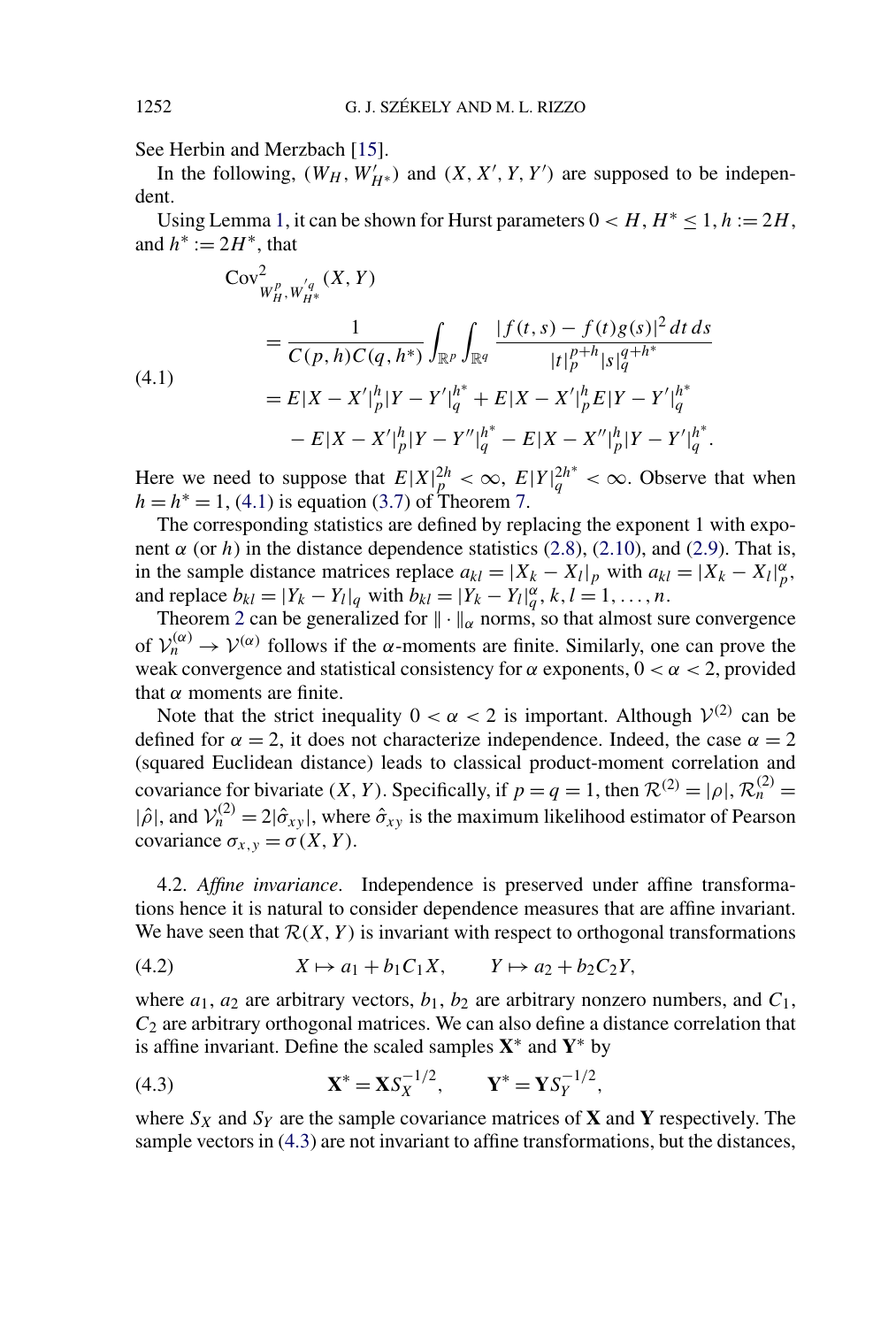<span id="page-17-0"></span> $|X_k^* - X_l^*|$  and  $|Y_k^* - Y_l^*|$ ,  $k, l = 1, ..., n$ , are invariant to affine transformations. Thus, an affine distance correlation statistic can be defined by its square

$$
\mathcal{R}_n^{*2}(\mathbf{X}, \mathbf{Y}) = \frac{\mathcal{V}_n^2(\mathbf{X}^*, \mathbf{Y}^*)}{\sqrt{\mathcal{V}_n^2(\mathbf{X}^*)\mathcal{V}_n^2(\mathbf{Y}^*)}}.
$$

Theoretical properties established for  $V_n$  and  $\mathcal{R}_n$  also hold for  $V_n^*$  and  $\mathcal{R}_n^*$ , because the transformation simply replaces the original weight function  $\{c_p c_q |t|_p^{1+p} |s|_q^{1+q}\}^{-1}$  with  $\{c_p c_q | \sum_X^{1/2} t|_p^{1+p} | \sum_Y^{1/2} s|_q^{1+q}\}^{-1}$ .

4.3. *Rank test*. In the case of bivariate *(X, Y )* one can also consider a distance covariance test of independence for  $rank(X)$ ,  $rank(Y)$ , which has the advantage that it is distribution free and invariant with respect to monotone transformations of *X* and *Y*, but usually at a cost of lower power than the  $dCov(X, Y)$  test (see Example 1). The rank-dCov test can be applied to continuous or discrete data, but for discrete data it is necessary to use the correct method for breaking ties. Any ties in ranks should be broken randomly, so that a sample of size *n* is transformed to some permutation of the integers 1:*n*. A table of critical values for the statistic  $nR_n^2$  $nR_n^2$ , based on Monte Carlo results, is provided in Table 2 in the [Appendix.](#page-25-0)

#### **5. Applications.**

5.1. *Nonlinear and nonmonotone dependence*. Suppose that one wants to test the independence of *X* and *Y* , where *X* and *Y* cannot be observed directly, but can only be measured with independent errors. Consider the following:

(i) Suppose that  $X_i$  can only be measured through observation of  $A_i = X_i +$  $\varepsilon_i$ , where  $\varepsilon_i$  are independent of  $X_i$ , and similarly for  $Y_i$ .

(ii) One can only measure (non) random functions of *X* and *Y* , for example,  $A_i = \phi(X_i)$  and  $B_i = \psi(Y_i)$ .

(iii) Suppose both (i) and (ii) for certain types of random  $\phi$  and  $\psi$ .

In all of these cases, even if  $(X, Y)$  were jointly normal, the dependence between *(A, B)* can be such that the correlation of *A* and *B* is almost irrelevant, but dCor*(A, B)* is obviously relevant.

In this section we illustrate a few of the many possible applications of distance covariance. The dCov test has been applied using the *dcov.test* function in the *energy* [\[23\]](#page-29-0) package for R [\[21\]](#page-29-0), where it is implemented as a permutation test.

#### 5.2. *Examples*.

EXAMPLE 1. This example is similar to the type considered in (ii), with observed data from the NIST Statistical Reference Datasets (NIST StRD) for Nonlinear Regression. The data analyzed is *Eckerle4*, data from an NIST study of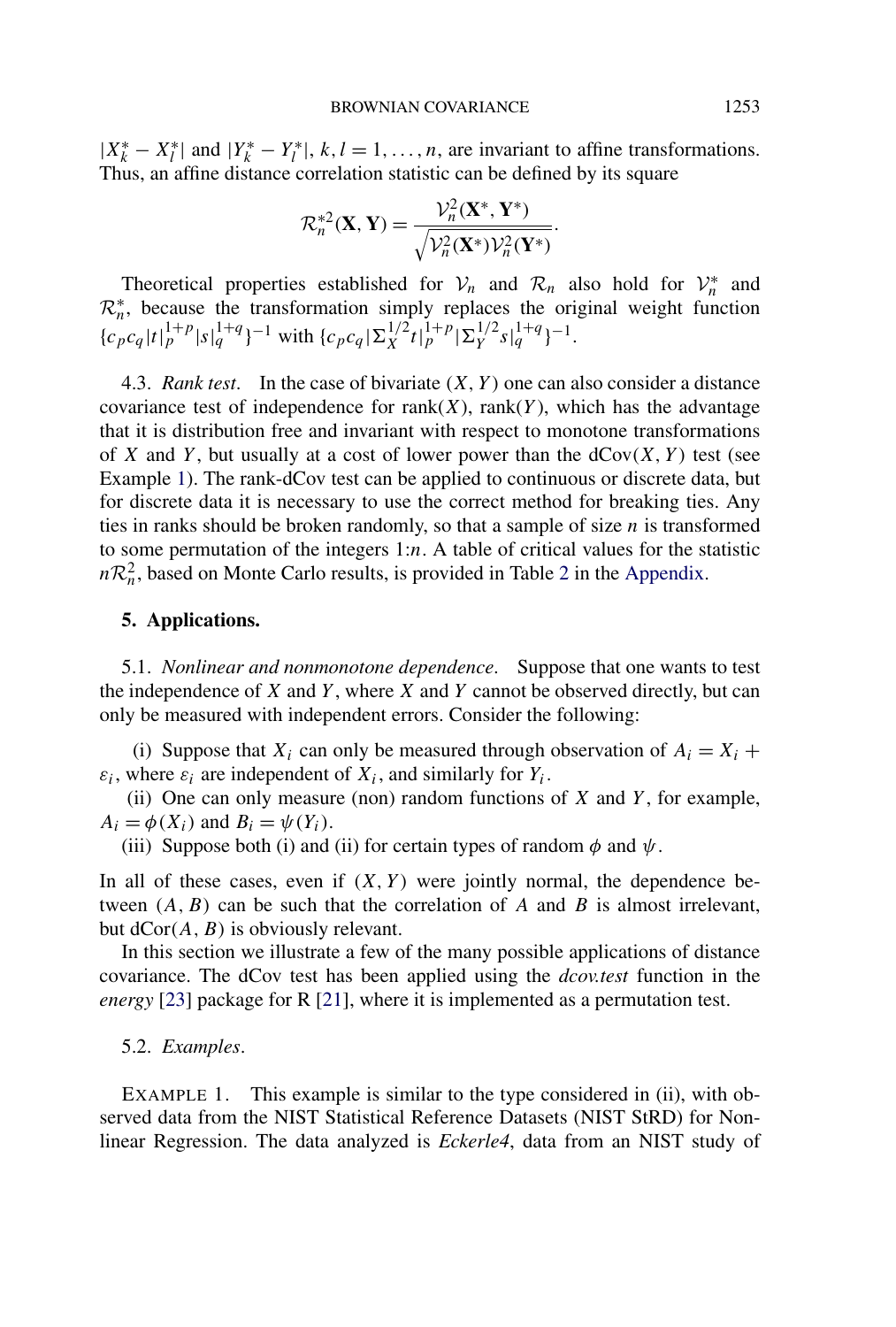

FIG. 2. *The Eckerle*4 *data* (a) *and plot of residuals vs predictor variable for the NIST certified estimates* (b), *in Example* [1.](#page-17-0)

circular interference transmittance [\[10\]](#page-28-0). There are 35 observations, the response variable is transmittance, and the predictor variable is wavelength. A plot of the data in Figure  $2(a)$  reveals that there is a nonlinear relation between wavelength and transmittance. The proposed nonlinear model is

$$
y = f(x; \beta) + \varepsilon = \frac{\beta_1}{\beta_2} \exp\left\{ \frac{-(x - \beta_3)^2}{2\beta_2^2} \right\} + \varepsilon,
$$

where  $\beta_1, \beta_2 > 0, \beta_3 \in \mathbb{R}$ , and  $\varepsilon$  is random error. In the hypothesized model, *Y* depends on the density of *X*.

Results of the dCov test of independence of wavelength and transmittance are

```
dCov test of independence
data: x and y
nV^2 = 8.1337, p-value = 0.021
sample estimates:
     dCor
0.4275431
```
with  $\mathcal{R}_n \doteq 0.43$ , and dCov is significant (*p*-value = 0.021) based on 999 replicates. In contrast, neither Pearson correlation  $\hat{\rho} = 0.0356$ , (*p*-value = 0.839) nor Spearman rank correlation  $\hat{\rho}_s = 0.0062$  (*p*-value = 0.9718) detects the nonlinear dependence between wavelength and transmittance, even though the relation in Figure 2(a) appears to be nearly deterministic.

The certified estimates (best solution found) for the parameters are reported by NIST as  $\hat{\beta}_1 \stackrel{\text{def}}{=} 1.55438$ ,  $\hat{\beta}_2 \stackrel{\text{def}}{=} 4.08883$ , and  $\hat{\beta}_3 \stackrel{\text{def}}{=} 451.541$ . The residuals of the fitted model are easiest to analyze when plotted vs the predictor variable as in Figure 2(b). Comparing residuals and transmittance,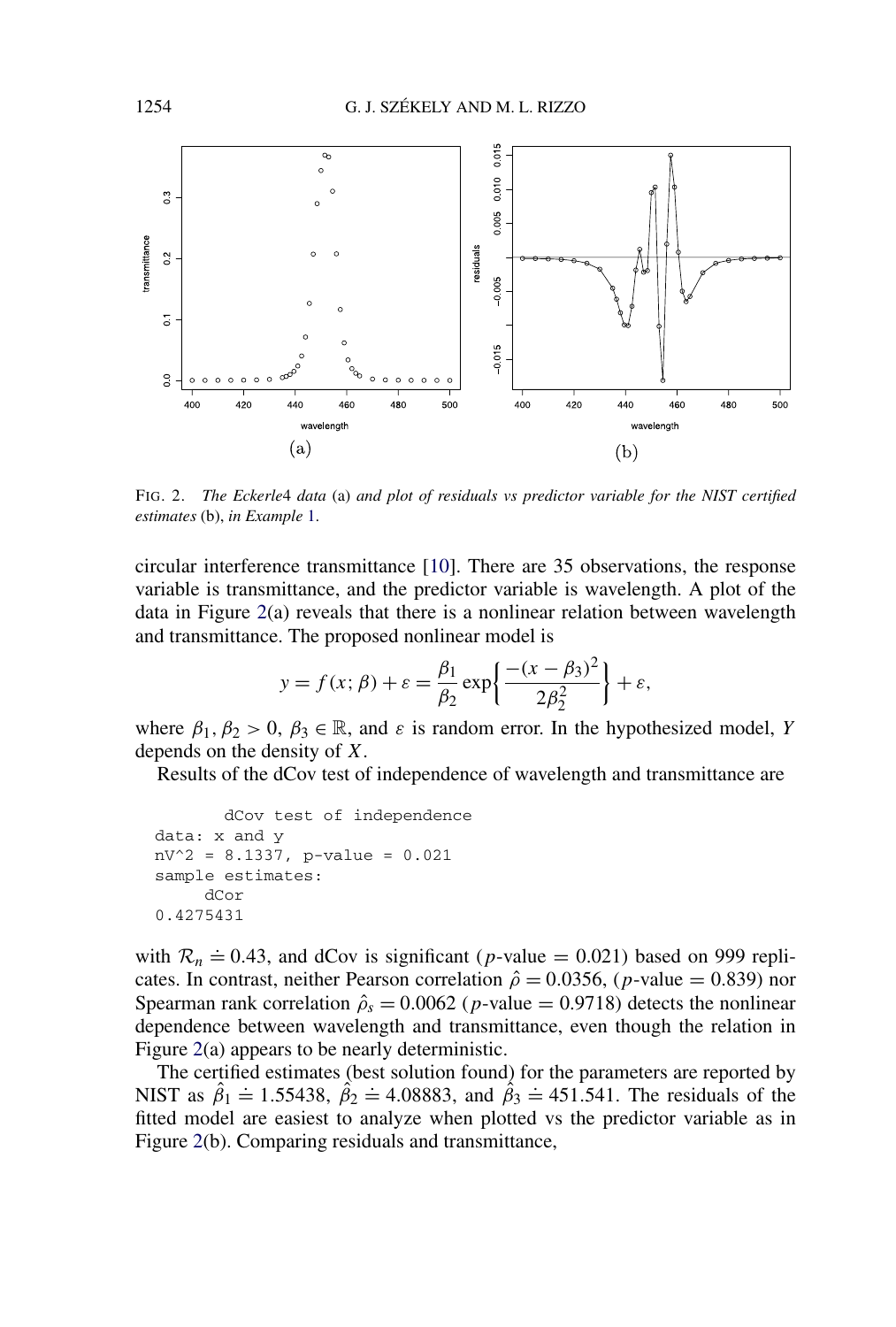```
dCov test of independence
data: y and res
nV^2 = 0.0019, p-value = 0.019
sample estimates:
     dCor
0.4285534
```
we have  $\mathcal{R}_n = 0.43$  and the dCov test is significant (*p*-value = 0.019) based on 999 replicates. Again the Pearson correlation is nonsignificant ( $\hat{\rho} = 0.11$ , *p*-value = 0.5378).

Although nonlinear dependence is clearly evident in both plots, note that the methodology applies to multivariate analysis as well, for which residual plots are much less informative.

EXAMPLE 2. In the model specification of Example [1,](#page-17-0) the response variable *Y* is assumed to be proportional to a normal density plus random error. For simplicity, consider  $(X, Y) = (X, \phi(X))$ , where *X* is standard normal and  $\phi(\cdot)$  is the standard normal density. Results of a Monte Carlo power comparison of the dCov test with classical Pearson correlation and Spearman rank tests are shown in Figure 3. The power estimates are computed as the proportion of significant tests out of 10,000 at 10% significance level.

In this example, where the relation between *X* and *Y* is deterministic but not monotone, it is clear that the dCov test is superior to product moment correla-



FIG. 3. *Example* [2:](#page-20-0) *Empirical power at* 0*.*1 *significance and sample size n*.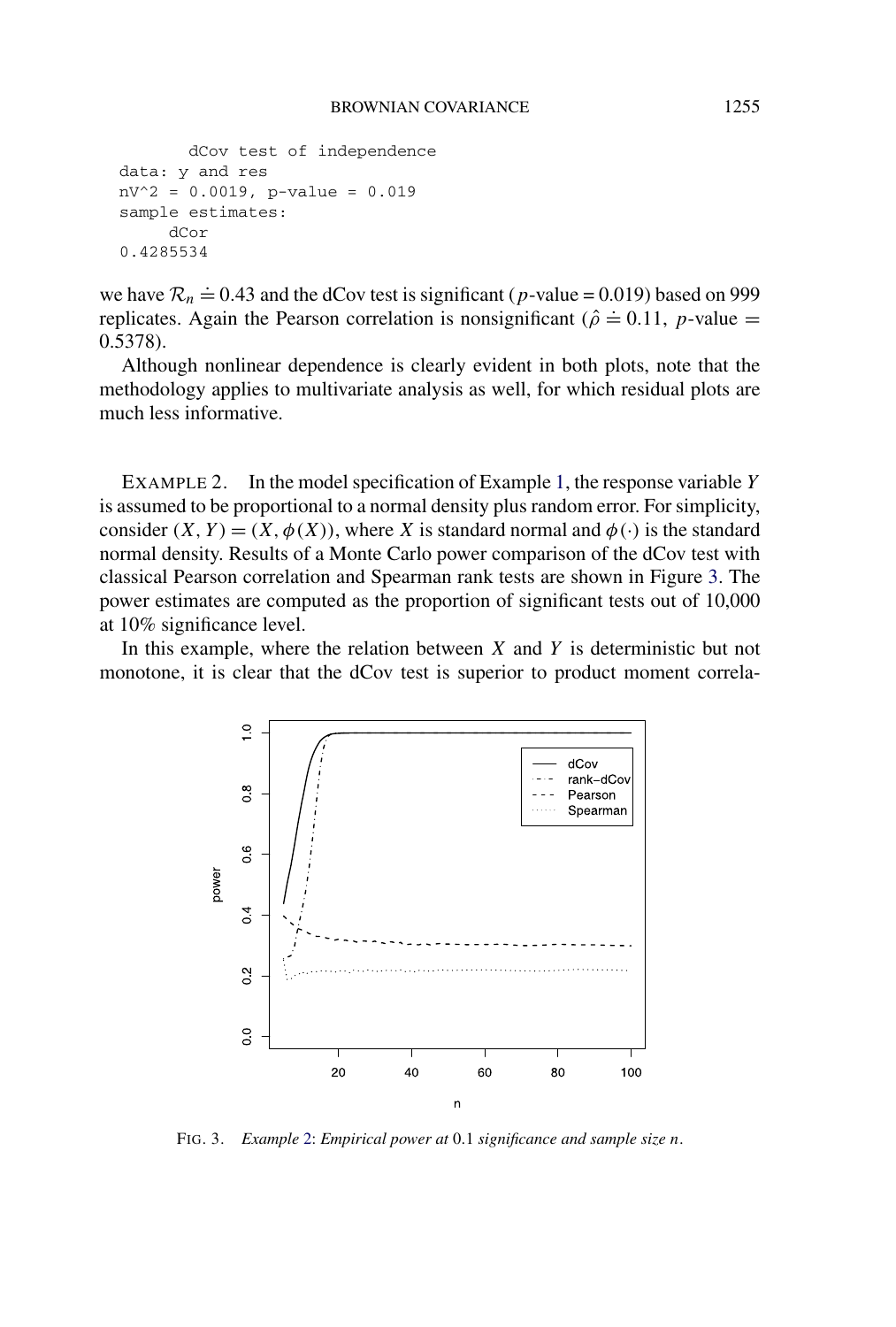<span id="page-20-0"></span>tion tests. Statistical consistency of the dCov test is evident, as its power increases to 1 with sample size, while the power of correlation tests against this alternative remains approximately level across sample sizes. We also note that distance correlation applied to ranks of the data is more powerful in this example than either correlation test, although somewhat less powerful than the dCov test on the original *(X, Y )* data.

EXAMPLE 3. The Saviotti aircraft data [\[24\]](#page-29-0) record six characteristics of aircraft designs which appeared during the twentieth century. We consider two variables, wing span (m) and speed (km/h) for the 230 designs of the third (of three) periods. This example and the data (*aircraft*) are from Bowman and Azzalini [\[5,](#page-28-0) [6\]](#page-28-0). A scatterplot on log-log scale of the variables and contours of a nonparametric density estimate are shown in Figures 4(a) and 4(b). The nonlinear relation between speed and wing span is quite evident from the plots.

The dCov test of independence of log(Speed) and log(Span) in period 3 is significant ( $p$ -value = 0.001), while the Pearson correlation test is not significant  $(p$ -value = 0.8001).

```
dCov test of independence
data: logSpeed3 and logSpan3
nV^2 = 3.4151, p-value = 0.001
sample estimates:
     dCor
0.2804530
```


FIG. 4. *Scatterplot and contours of density estimate for the aircraft speed and span variables*, *period* 3, *in Example* 3.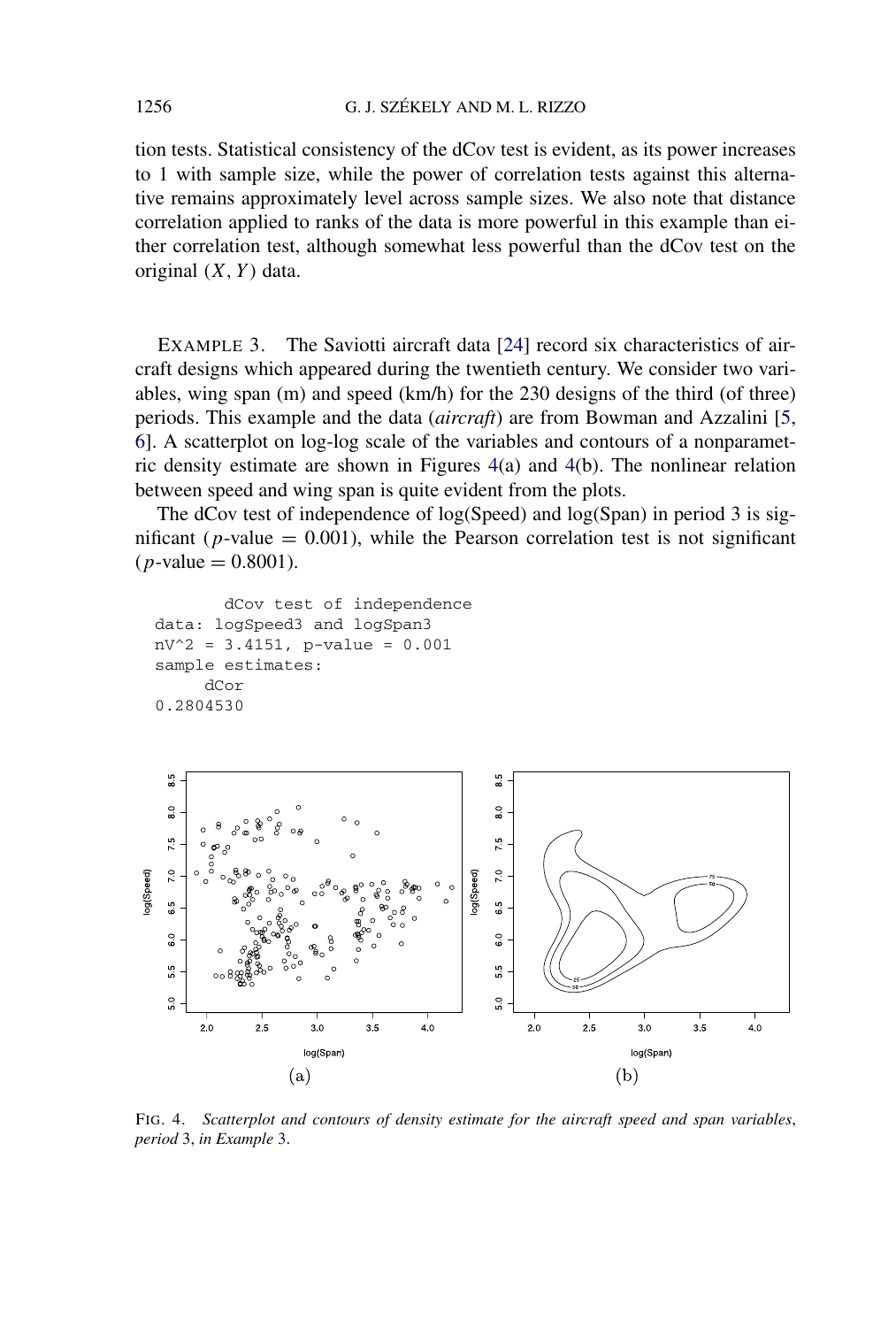```
Pearson's product-moment correlation
data: logSpeed3 and logSpan3
t = 0.2535, df = 228, p-value = 0.8001
alternative hypothesis: true correlation is not equal to 0
95 percent confidence interval:
-0.1128179 0.1458274
sample estimates:
       cor
0.01678556
```
The sample estimates are  $\hat{\rho} = 0.0168$  and  $\mathcal{R}_n = 0.2805$ . Here we have an example of observed data where two variables are nearly uncorrelated, but dependent. We obtained essentially the same results on the correlations of ranks of the data.

EXAMPLE 4. This example compares dCor and Pearson correlation in exploratory data analysis. Consider the Freedman [\[31, 13\]](#page-29-0) data on crime rates in US metropolitan areas with 1968 populations of 250,000 or more. The data set is available from Fox [\[12\]](#page-28-0), and contains four numeric variables:

*population* (total 1968, in thousands), *nonwhite* (percent nonwhite population, 1960), *density* (population per square mile, 1968), *crime* (crime rate per 100,000, 1969).

The 110 observations contain missing values. The data analyzed are the 100 cities with complete data. Pearson  $\hat{\rho}$  and dCor statistics  $\mathcal{R}_n$  are shown in Table 1. Note that there is a significant association between crime and population density measured by dCor, which is not significant when measured by  $\hat{\rho}$ .

Analysis of this data continues in Example 5.

EXAMPLE 5 (Influential observations). When  $V_n$  and  $\mathcal{R}_n$  are computed using formula [\(2.8\)](#page-6-0), it is straightforward to apply a jackknife procedure to identify possible influential observations or to estimate standard error of  $V_n$  or  $\mathcal{R}_n$ . A 'leaveone-out' sample corresponds to  $(n-1) \times (n-1)$  matrices  $A_{(i)kl}$  and  $B_{(i)kl}$ , where

TABLE 1

| Pearson correlation and distance correlation statistics for the Freedman data of Example 4.                                 |  |
|-----------------------------------------------------------------------------------------------------------------------------|--|
| Significance at 0.05, 0.01, 0.001 for the corresponding tests is indicated by $\ast, \ast, \ast, \ast, \ast$ , respectively |  |

|                                   | <b>Pearson</b>  |                     |                                  | dCor            |                     |                                     |  |
|-----------------------------------|-----------------|---------------------|----------------------------------|-----------------|---------------------|-------------------------------------|--|
|                                   | <b>Nonwhite</b> | <b>Density</b>      | Crime                            | <b>Nonwhite</b> | <b>Density</b>      | Crime                               |  |
| Population<br>Nonwhite<br>Density | 0.070           | $0.368***$<br>0.002 | $0.396***$<br>$0.294**$<br>0.112 | $0.260*$        | $0.615***$<br>0.194 | $0.422**$<br>$0.385***$<br>$0.250*$ |  |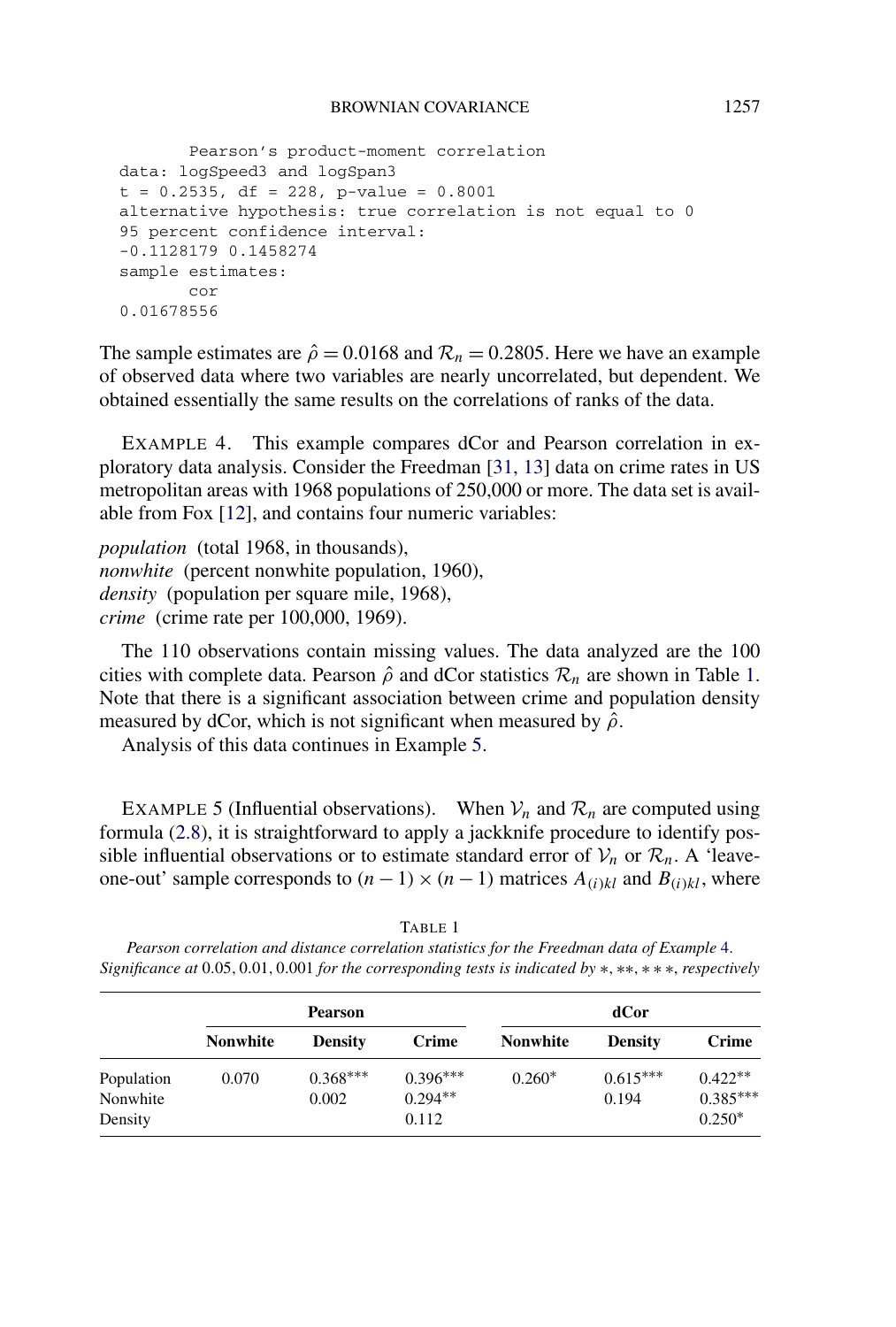the subscript *(i)* indicates that the *i*th observation is left out. Then  $A_{(i)kl}$  is computed from distance matrix  $A = (a_{kl})$  by omitting the *i*th row and the *i*th column of *A*, and similarly  $B_{(i)kl}$  is computed from  $B = (b_{kl})$  by omitting the *i*th row and the *i*th column of *B*. Then

$$
\mathcal{V}_{(i)}^2(\mathbf{X}, \mathbf{Y}) = \frac{1}{(n-1)^2} \sum_{k,l \neq i} A_{(i)kl} B_{(i)kl}, \qquad i = 1, \dots, n,
$$

are the jackknife replicates of  $\mathcal{V}_n^2$ , obtained without recomputing matrices *A* and *B*. Similarly,  $\mathcal{R}_{(i)}^2$  can be computed from the matrices *A* and *B*. A jackknife estimate of the standard error of  $\mathcal{R}_n$  is thus easily obtained from the matrices A, B (on the jackknife, see, e.g., Efron and Tibshirani [\[11\]](#page-28-0)).

The jackknife replicates  $\mathcal{R}_{(i)}$  can be used to identify potentially influential observations, in the sense that outliers within the sample of replicates correspond to observations  $X_i$  that increase or decrease the dependence coefficient more than other observations. These unusual replicates are not necessarily outliers in the original data.

Consider the crime data of Example [4.](#page-21-0) The studentized jackknife replicates  $\mathcal{R}(i)/\widehat{se}(\mathcal{R}(i))$ ,  $i = 1, \ldots, n$ , are plotted in Figure 5(a). These replicates were computed on the pairs *(x, y)*, where *x* is the vector (*nonwhite, density, population*) and *y* is *crime*. The plot suggests that Philadelphia is an unusual observation. For comparison we plot the first two principal components of the four variables in Figure 5(b), but Philadelphia (PHIL) does not appear to be an unusual observation in this plot or other plots (not shown), including those where log(*population*) replaces



FIG. 5. *Jackknife replicates of dCor* (a) *and principal components of Freedman data* (b) *in Example* [5.](#page-21-0)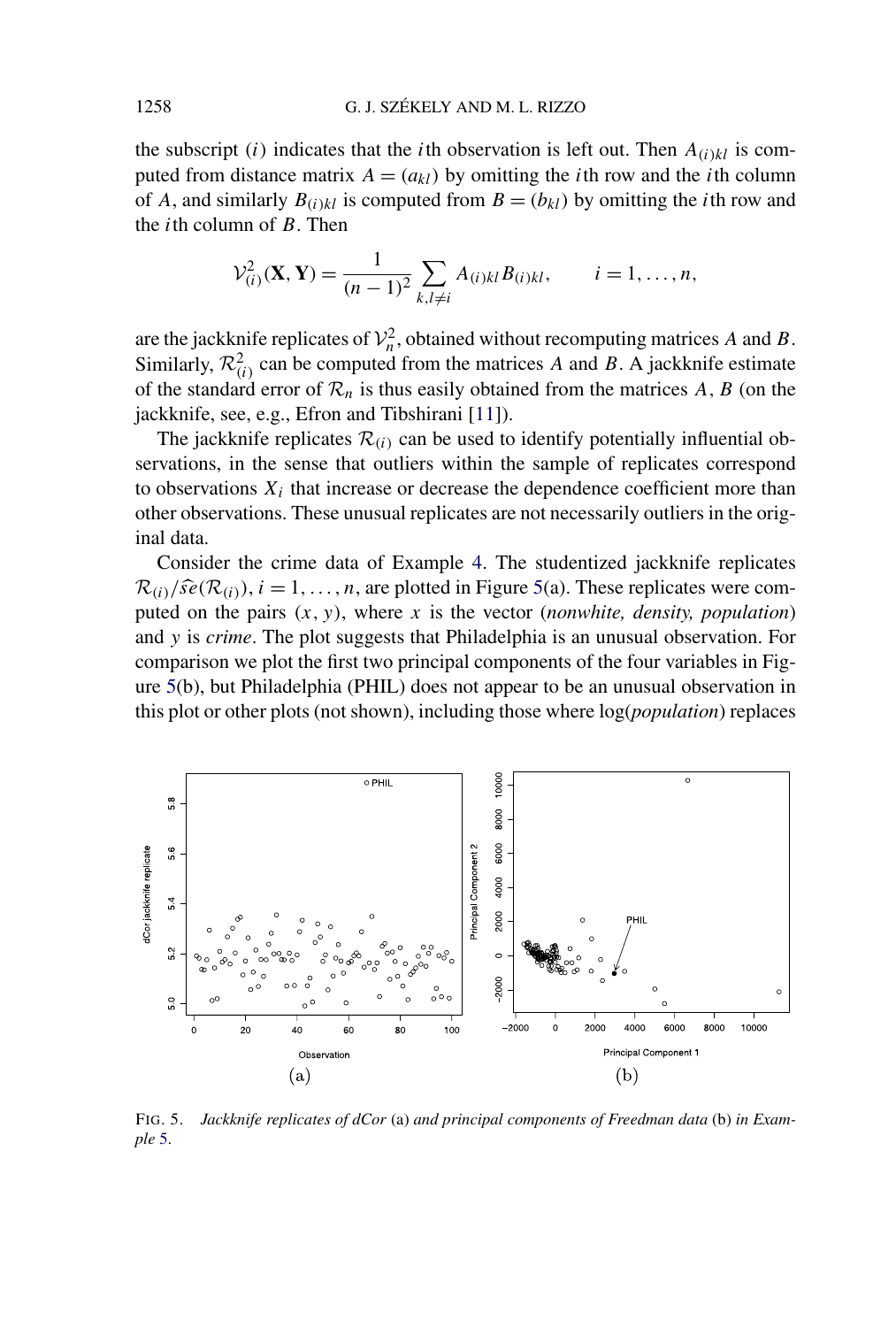### <span id="page-23-0"></span>*population* in the analysis. One can see from comparing

|              | population nonwhite density crime |      |           |  |
|--------------|-----------------------------------|------|-----------|--|
| PHILADELPHIA | 4829                              | 15.7 | 1359 1753 |  |

with sample quartiles

|      | population nonwhite density crime |        |       |                  |
|------|-----------------------------------|--------|-------|------------------|
| 0%   | 270.00                            | 0.300  | 37.00 | 458.00           |
| 25%  | 398.75                            | 3.400  |       | 266.50 2100.25   |
| 50%  | 664.00                            | 7.300  |       | 412.00 2762.00   |
| 75%  | 1167.75                           | 14.825 |       | 773.25 3317.75   |
| 100% | 11551.00                          | 64.300 |       | 13087.00 5441.00 |

that *crime* in Philadelphia is low while *population*, *nonwhite*, and *density* are all high relative to other cities. Recall that all Pearson correlations were positive in Example [4.](#page-21-0)

This example illustrates that having a single multivariate summary statistic dCor that measures dependence is a valuable tool in exploratory data analysis, and it can provide information about potential influential observations prior to model selection.

EXAMPLE 6. In this example we illustrate how to isolate the nonlinear dependence between random vectors to test for nonlinearity.

Gumbel's bivariate exponential distribution [\[14\]](#page-28-0) has density function

 $f(x, y; \theta) = [(1 + \theta x)(1 + \theta y)] \exp(-x - y - \theta xy), \quad x, y > 0; 0 \le \theta \le 1.$ 

The marginal distributions are standard exponential, so there is a strong nonlinear, but monotone dependence relation between *X* and *Y* . The conditional density is

$$
f(y|x) = e^{-(1+\theta x)y} [(1+\theta x)(1+\theta y) - \theta], \quad y > 0.
$$

If  $\theta = 0$ , then  $f_X y(x, y) = f_X(x) f_Y(y)$  and independence holds, so  $\rho = 0$ . At the opposite extreme, if  $\theta = 1$ , then  $\rho = -0.40365$  (see Kotz, Balakrishnan, and Johnson [\[18\]](#page-29-0), Section 2.2). Simulated data was generated using the conditional distribution function approach outlined in Johnson [\[17\]](#page-29-0). Empirical power of dCov and correlation tests for the case  $\theta = 0.5$  are compared in Figure [6\(](#page-24-0)a), estimated from 10,000 test decisions each for sample sizes {10:100(10), 120:200(20), 250, 300}. This comparison reveals that the correlation test is more powerful than dCov against this alternative, which is not unexpected because  $E[Y|X = x] =$  $(1 + \theta + x\theta)/(1 + x\theta)^2$  is monotone.

While we cannot split the dCor or dCov coefficient into linear and nonlinear components, we can extract correlation first and then compute dCor on the residuals. In this way one can separately analyze the linear and nonlinear components of bivariate or multivariate dependence relations.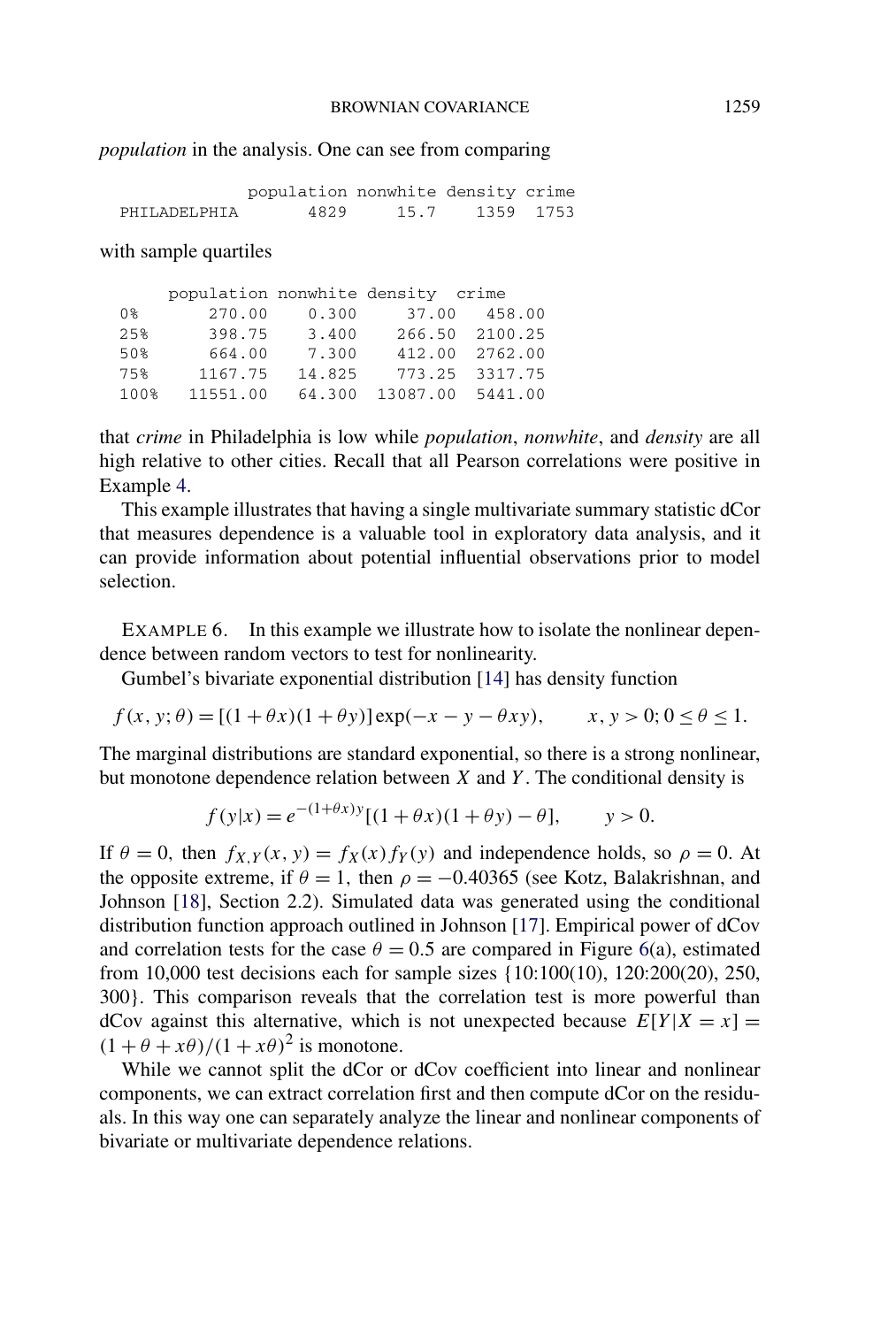<span id="page-24-0"></span>

FIG. 6. *Power comparison of dCov and correlation tests at* 10*% significance level for Gumbel's bivariate exponential distribution in Example* [6.](#page-23-0)

To extract the linear component of dependence, fit a linear model  $Y = X\beta + \varepsilon$ to the sample  $(X, Y)$  by ordinary least squares. It is not necessary to test whether the linear relation is significant. The residuals  $\hat{\varepsilon}_i = X_i \hat{\beta} - Y_i$  are uncorrelated with the predictors **X**. Apply the dCov test of independence to  $(X, \hat{\varepsilon})$ .

Returning to the Gumbel bivariate exponential example, we have extracted the linear component and applied dCov to the residuals of a simple linear regression model. Repeating the power comparison described above on  $(X, \hat{\varepsilon})$  data, we obtained the power estimates shown in Figure 6(b). One can note that power of dCov tests is increasing to 1 with sample size, exhibiting statistical consistency against the nonlinear dependence remaining in the residuals of the linear model.

This procedure is easily applied in arbitrary dimension. One can fit a linear multiple regression model or a model with multivariate response to extract the linear component of dependence. This has important practical application for evaluating models in higher dimensions.

More examples, including Monte Carlo power comparisons for random vectors in dimensions up to  $p = q = 30$ , are given in Székely et al. [\[28\]](#page-29-0).

**6. Summary.** Distance covariance and distance correlation are natural extensions and generalizations of classical Pearson covariance and correlation in at least two ways. In one direction we extend the ability to measure linear association to all types of dependence relations. In another direction we extend the bivariate measure to a single scalar measure of dependence between random vectors in arbitrary dimension. In addition to the obvious theoretical advantages, we have the practical advantages that the dCov and dCor statistics are computationally simple, and applicable in arbitrary dimension not constrained by sample size.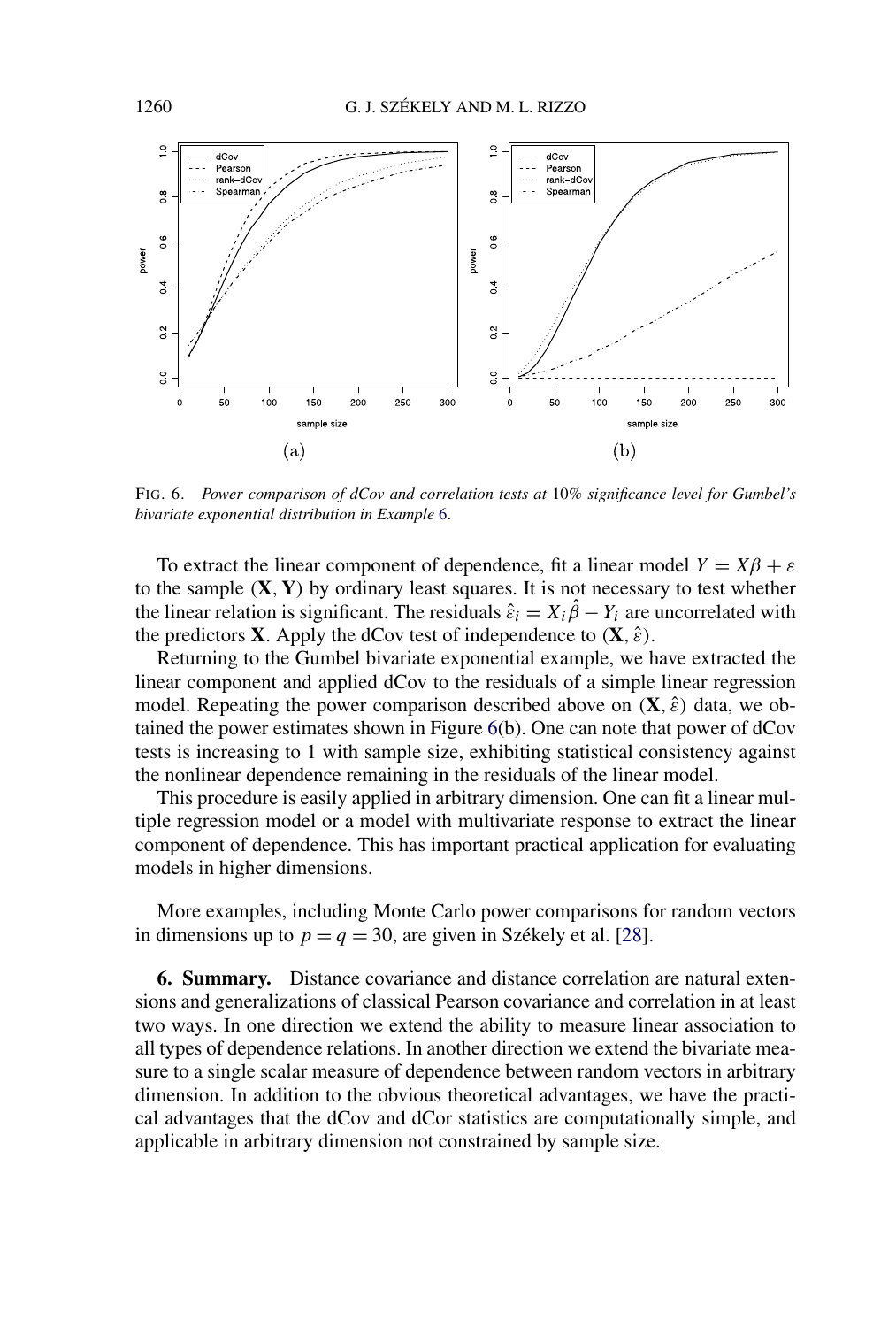<span id="page-25-0"></span>We cannot claim that dCov is the only possible or the only reasonable extension with the above mentioned properties, but we can claim that our extension is a natural generalization of Pearson's covariance in the following sense. We defined the covariance of random vectors with respect to a pair of random processes, and if these random processes are i.i.d. Brownian motions, which is a very natural choice, then we arrive at the distance covariance; on the other hand, if we choose the simplest nonrandom functions, a pair of identity functions (degenerate random processes), then we arrive at Pearson's covariance.

We have illustrated only a few of the many applications where distance correlation may provide additional information not measured by classical correlation or arrays of bivariate statistics. In exploratory data analysis, distance correlation has the flexibility to be applied as a multivariate measure of dependence, or measure of dependence among any of the lower dimensional marginal distributions.

The general linear model is fundamental in data analysis for several reasons, but often a linear model is not adequate. We can test for linearity using dCov as shown in Example [6.](#page-23-0) Although illustrated for simple linear regression, the basic method is applicable for all types of i.i.d. observations, including longitudinal data or other data with multivariate predictors and/or multivariate response.

In summary, distance correlation is a valuable, practical, and natural tool in data analysis and inference that extends the good properties of classical correlation to multivariate analysis and the general hypothesis of independence.

### APPENDIX A: PROOFS OF STATEMENTS

For  $\mathbb{R}^d$  valued random variables,  $|\cdot|_d$  denotes the Euclidean norm; whenever the dimension is self-evident we suppress the index *d*.

### **A.1. Proof of Theorem [3\(](#page-8-0)iii) and (vi).**

PROOF. Starting with the left side of the inequality (iii),

$$
\mathcal{V}(X_1 + X_2, Y_1 + Y_2)
$$
\n
$$
= \|f_{X_1+X_2,Y_1+Y_2}(t,s) - f_{X_1+X_2}(t)f_{Y_1+Y_2}(s)\|
$$
\n
$$
= \|f_{X_1,Y_1}(t,s)f_{X_2,Y_2}(t,s) - f_{X_1}(t)f_{X_2}(t)f_{Y_1}(s)f_{Y_2}(s)\|
$$
\n(A.1) 
$$
\leq \|f_{X_1,Y_1}(t,s)(f_{X_2,Y_2}(t,s) - f_{X_2}(t)f_{Y_2}(s))\|
$$
\n
$$
+ \|f_{X_2}(t)f_{Y_2}(s)(f_{X_1,Y_1}(t,s) - f_{X_1}(t)f_{Y_1}(s))\|
$$
\n(A.2) 
$$
\leq \|f_{X_2,Y_2}(t,s) - f_{X_2}(t)f_{Y_2}(s)\| + \|f_{X_1,Y_1}(t,s) - f_{X_1}(t)f_{Y_1}(s)\|
$$
\n
$$
= \mathcal{V}(X_1, Y_1) + \mathcal{V}(X_2, Y_2).
$$

It is clear that if (a)  $X_1$  and  $Y_1$  are both constants, (b)  $X_2$  and  $Y_2$  are both constants, or (c)  $X_1, X_2, Y_1, Y_2$  are mutually independent, then we have equality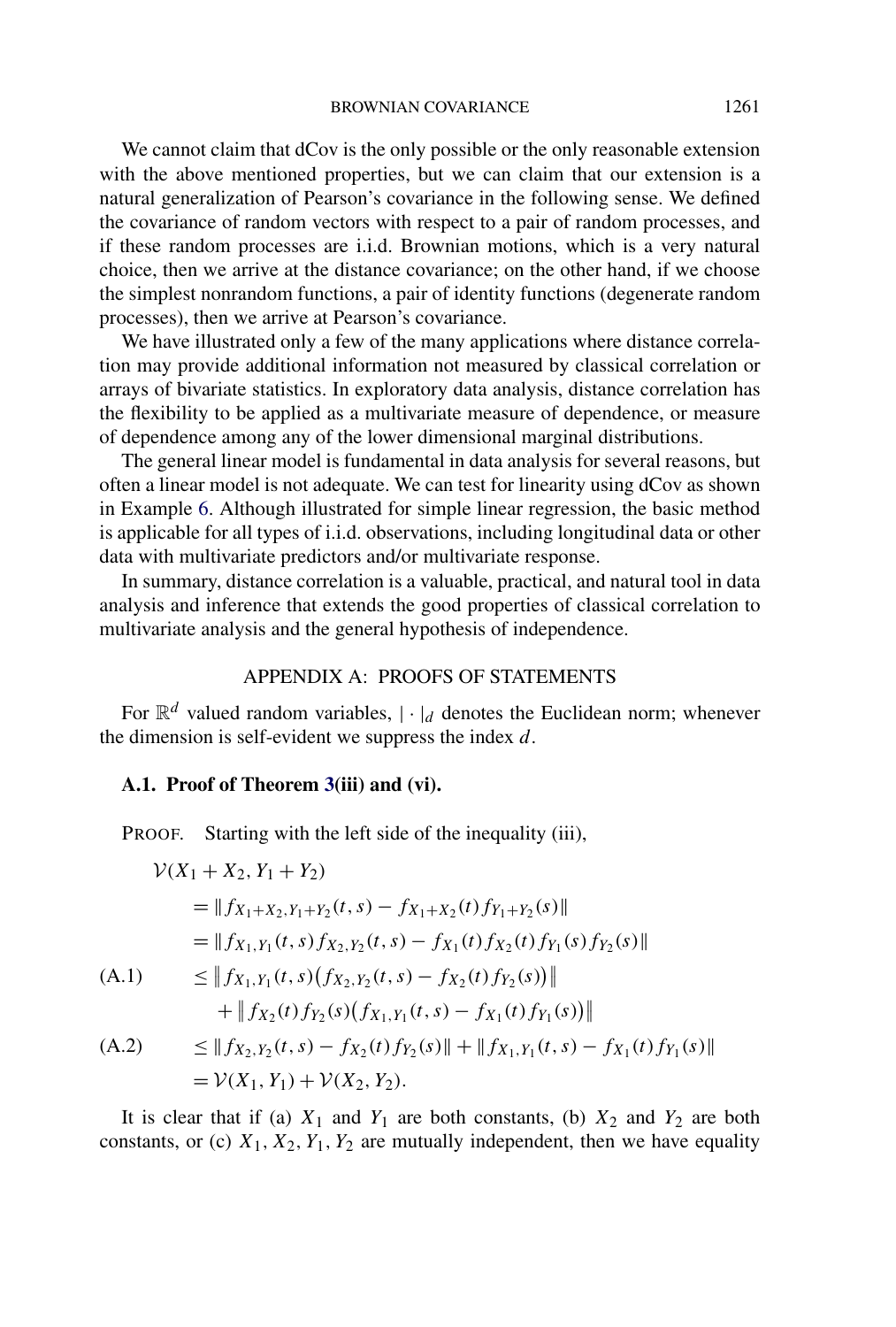in (iii). Now suppose that we have equality in (iii), and thus we have equality above at  $(A.1)$  and  $(A.2)$ , but neither (a) nor (b) hold. Then the only way we can have equality at  $(A.2)$  is if  $X_1, Y_1$  are independent and also  $X_2, Y_2$  are independent. But our hypothesis assumes that  $(X_1, Y_1)$  and  $(X_2, Y_2)$  are independent hence (c) must hold.

Finally, (vi) follows from (iii). In this special case  $X_1 = Y_1 = X$  and  $X_2 = Y_2$  $Y_2 = Y$ . Now (a) means that *X* is constant, (b) means that *Y* is constant, and (c) means that both of them are constants, because this is the only case when a random variable can be independent of itself.  $\Box$ 

**A.2. Existence of**  $W(X, Y)$ **.** To complete the proof of Theorem [7,](#page-13-0) we need to show that all factors in the definition of  $Cov_W(X, Y)$  have finite fourth moments.

PROOF. Note that  $E[W^2(t)] = 2|t|$ , so that  $E[W^4(t)] = 3(E[W^2(t)])^2$  $12|t|^2$  and, therefore,

$$
E[W^{4}(X)] = E[E(W^{4}(X)|X)] = E[12|X|^{2}] < \infty.
$$

On the other hand, by the inequality  $(a + b)^4 \leq 2^4(a^4 + b^4)$ , and by Jensen's inequality, we have

$$
E(X_W)^4 = E[W(X) - E(W(X)|W)]^4
$$
  
\n
$$
\leq 2^4 (E[W^4(X)] + E[E(W(X)|W)]^4)
$$
  
\n
$$
\leq 2^5 E[W^4(X)] = 2^5 12E|X|^2 < \infty.
$$

Similarly, the random variables  $X'_W$ ,  $Y_{W'}$ , and  $Y'_{W'}$  also have finite fourth moments, hence,

$$
\mathcal{W}^2(X, Y) = E[X_W X'_W Y_{W'} Y'_{W'}]
$$
  
\n
$$
\leq \frac{1}{4} E[(X_W)^4 + (X'_W)^4 + (Y_{W'}^4)^4 + (Y'_{W'})^4] < \infty.
$$

Above we implicitly used the fact that  $E[W(X)|W] = \int_{\mathbb{R}^p} W(t) dF_X(t)$  exists a.s. This can easily be proved with the help of the Borel–Cantelli lemma, using the fact that the supremum of centered Gaussian processes have small tails (see [\[29,](#page-29-0) [19\]](#page-29-0)).

Observe that

$$
\mathcal{W}^2(X, Y) = E[X_W X'_W Y_{W'} Y'_{W'}]
$$
  
=  $E[E(X_W X'_W Y_{W'} Y'_{W'} | X, X', Y, Y')]$   
=  $E[E(X_W X'_W | X, X', Y, Y') E(Y_{W'} Y'_{W'} | X, X', Y, Y')].$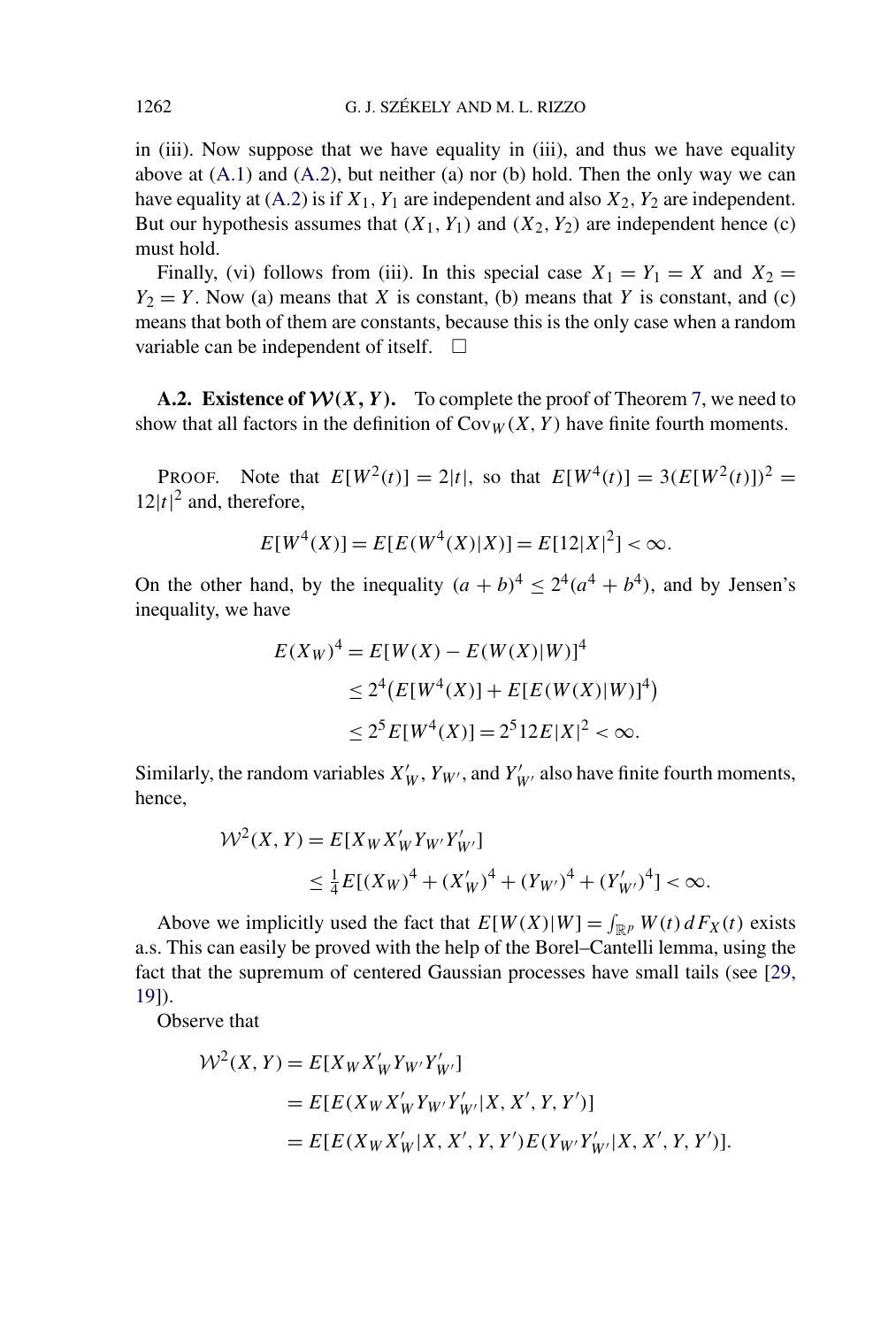Here

$$
X_{W}X'_{W} = \left\{ W(X) - \int_{\mathbb{R}^{p}} W(t) dF_{X}(t) \right\} \left\{ W(X') - \int_{\mathbb{R}^{p}} W(t) dF_{X}(t) \right\}
$$
  
=  $W(X)W(X') - \int_{\mathbb{R}^{p}} W(X)W(t) dF_{X}(t)$   
 $- \int_{\mathbb{R}^{p}} W(X')W(t) dF_{X}(t) + \int_{\mathbb{R}^{p}} \int_{\mathbb{R}^{p}} W(t)W(s) dF_{X}(t) dF_{X}(s).$ 

By the definition of  $W(\cdot)$ , we have  $E[W(t)W(s)] = |t| + |s| - |t - s|$ , thus,

$$
E[X_{W}X'_{W}|X, X', Y, Y'] = |X| + |X'| - |X - X'|
$$
  

$$
- \int_{\mathbb{R}^{p}} (|X| + |t| - |X - t|) dF_{X}(t)
$$
  

$$
- \int_{\mathbb{R}^{p}} (|X'| + |t| - |X' - t|) dF_{X}(t)
$$
  

$$
+ \int_{\mathbb{R}^{p}} \int_{\mathbb{R}^{p}} (|t| + |s| - |t - s|) dF_{X}(t) dF_{X}(s).
$$

Hence,

$$
E[X_{W}X'_{W}|X, X', Y, Y'] = |X| + |X'| - |X - X'|
$$
  
 
$$
- (|X| + E|X| - E'|X - X'|)
$$
  
 
$$
- (|X'| + E|X| - E''|X' - X''|)
$$
  
 
$$
+ (E|X| + E|X'| - E|X - X'|)
$$
  
 
$$
= E'|X - X'| + E''|X' - X''| - |X - X'| - E|X - X'|,
$$

where  $E'$  denotes the expectation with respect to  $X'$  and  $E''$  denotes the expectation with respect to  $X''$ . A similar argument for *Y* completes the proof.  $\Box$ 

### APPENDIX B: CRITICAL VALUES

Estimated critical values for  $nR_n^2$  $nR_n^2$ (rank(**X**), rank(**Y**)) are summarized in Table 2 for 5% and 10% significance levels. The critical values are estimates of the 95th and 90th quantiles of the sampling distribution and were obtained by a large scale Monte Carlo simulation (100,000 replicates for each *n*). For sample sizes  $n \le 10$ , the probabilities were determined by generating all possible permutations of the ranks, so the achieved significance levels (ASL) reported for  $n \le 10$  are exact. The rejection region is in the upper tail.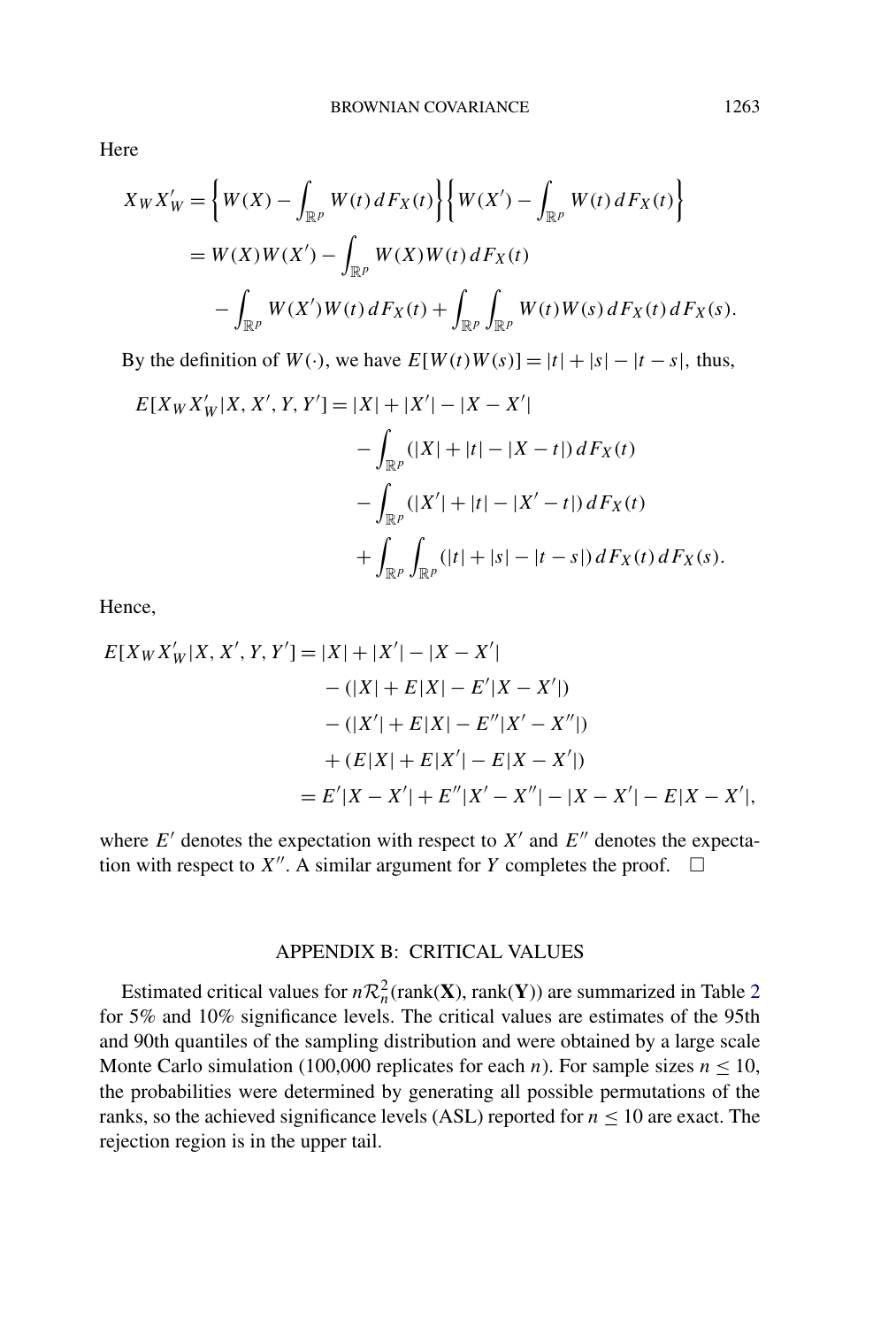#### TABLE 2

<span id="page-28-0"></span>*Critical values of*  $nR_n^2$ ( $rank(X)$ ,  $rank(Y)$ ); *exact achieved significance level* (*ASL*) *for*  $n \le 10$ , *and Monte Carlo estimates for n*  $\geq$  11. *Reject independence if n* $\mathcal{R}_n^2$  *is greater than or equal to the table value*

| n  | $10\%$ (ASL)  | 5% (ASL)      | n  | $10\%$ | 5%   | n   | 10%  | $5\%$ |
|----|---------------|---------------|----|--------|------|-----|------|-------|
| 5  | 3.685(0.100)  | 4.211(0.050)  | 15 | 4.25   | 5.16 | 25  | 4.26 | 5.22  |
| 6  | 3.917 (0.097) | 4.699(0.047)  | 16 | 4.25   | 5.17 | 30  | 4.25 | 5.22  |
| 7  | 4.215 (0.098) | 4.858 (0.047) | 17 | 4.25   | 5.17 | 35  | 4.24 | 5.23  |
| 8  | 4.233 (0.099) | 4.995 (0.050) | 18 | 4.25   | 5.18 | 40  | 4.24 | 5.23  |
| 9  | 4.208(0.100)  | 5.072 (0.050) | 19 | 4.25   | 5.20 | 50  | 4.24 | 5.24  |
| 10 | 4.221(0.100)  | 5.047 (0.050) | 20 | 4.25   | 5.20 | 60  | 4.24 | 5.25  |
| 11 | 4.23          | 5.07          | 21 | 4.26   | 5.21 | 70  | 4.24 | 5.26  |
| 12 | 4.24          | 5.10          | 22 | 4.26   | 5.21 | 80  | 4.24 | 5.26  |
| 13 | 4.25          | 5.14          | 23 | 4.26   | 5.21 | 90  | 4.24 | 5.26  |
| 14 | 4.25          | 5.16          | 24 | 4.26   | 5.22 | 100 | 4.24 | 5.26  |

#### **REFERENCES**

- [1] ANDERSON, T. W. (2003). *An Introduction to Multivariate Statistical Analysis*, 3rd ed. Wiley, New York. [MR1990662](http://www.ams.org/mathscinet-getitem?mr=1990662)
- [2] BAKIROV, N. K., RIZZO, M. L. and SZÉKELY, G. J. (2006). A multivariate nonparametric test of independence. *J. Multivariate Anal.* **93** 1742–1756. [MR2298886](http://www.ams.org/mathscinet-getitem?mr=2298886)
- [3] BLOMQVIST, N. (1950). On a measure of dependence between two random variables. *Ann. Math. Statist.* **21** 593–600. [MR0039190](http://www.ams.org/mathscinet-getitem?mr=0039190)
- [4] BLUM, J. R., KIEFER, J. and ROSENBLATT, M. (1961). Distribution free tests of independence based on the sample distribution function. *Ann. Math. Statist.* **32** 485–498. [MR0125690](http://www.ams.org/mathscinet-getitem?mr=0125690)
- [5] BOWMAN, A. and AZZALINI, A. (1997). *Applied Smoothing Techniques for Data Analysis: The Kernel Approach with S-Plus Illustrations.* Oxford Univ. Press, Oxford.
- [6] BOWMAN, A. W. and AZZALINI, A. (2007). R package 'sm': Nonparametric smoothing methods (version 2.2).
- [7] BRADLEY, R. C. (1981). Central limit theorem under weak dependence. *J. Multivariate Anal.* **11** 1–16. [MR0612287](http://www.ams.org/mathscinet-getitem?mr=0612287)
- [8] BRADLEY, R. C. (1988). A Central Limit theorem for stationary *ρ*-mixing sequences with infinite variance. *Ann. Probab.* **16** 313–332. [MR0920274](http://www.ams.org/mathscinet-getitem?mr=0920274)
- [9] BRADLEY, R. C. (2007). *Introduction to Strong Mixing Condition*, Vol. 1–3. Kendrick Press. [MR2325294](http://www.ams.org/mathscinet-getitem?mr=2325294)
- [10] ECKERLE, K. and NIST (1979). Circular Interference Transmittance Study. Available at <http://www.itl.nist.gov/div898/strd/nls/data/eckerle4.shtml>.
- [11] EFRON, B. and TIBSHIRANI, R. J. (1993). *An Introduction to the Bootstrap*. Chapman and Hall, New York. [MR1270903](http://www.ams.org/mathscinet-getitem?mr=1270903)
- [12] FOX, J. (2009). car: Companion to Applied Regression. R package version 1.2-14.
- [13] FREEDMAN, J. L. (1975). *Crowding and Behavior*. Viking Press, New York.
- [14] GUMBEL, E. J. (1961). Multivariate exponential distributions. *Bulletin of the International Statistical Institute* **39** 469–475.
- [15] HERBIN, E. and MERZBACH, E. (2007). The multiparameter fractional Brownian motion. In *Math. Everywhere* 93–101. Springer, Berlin. [MR2281427](http://www.ams.org/mathscinet-getitem?mr=2281427)
- [16] HOLLANDER, M. and WOLFE, D. A. (1999). *Nonparametric Statistical Methods*, 2nd ed., Wiley, New York. [MR1666064](http://www.ams.org/mathscinet-getitem?mr=1666064)